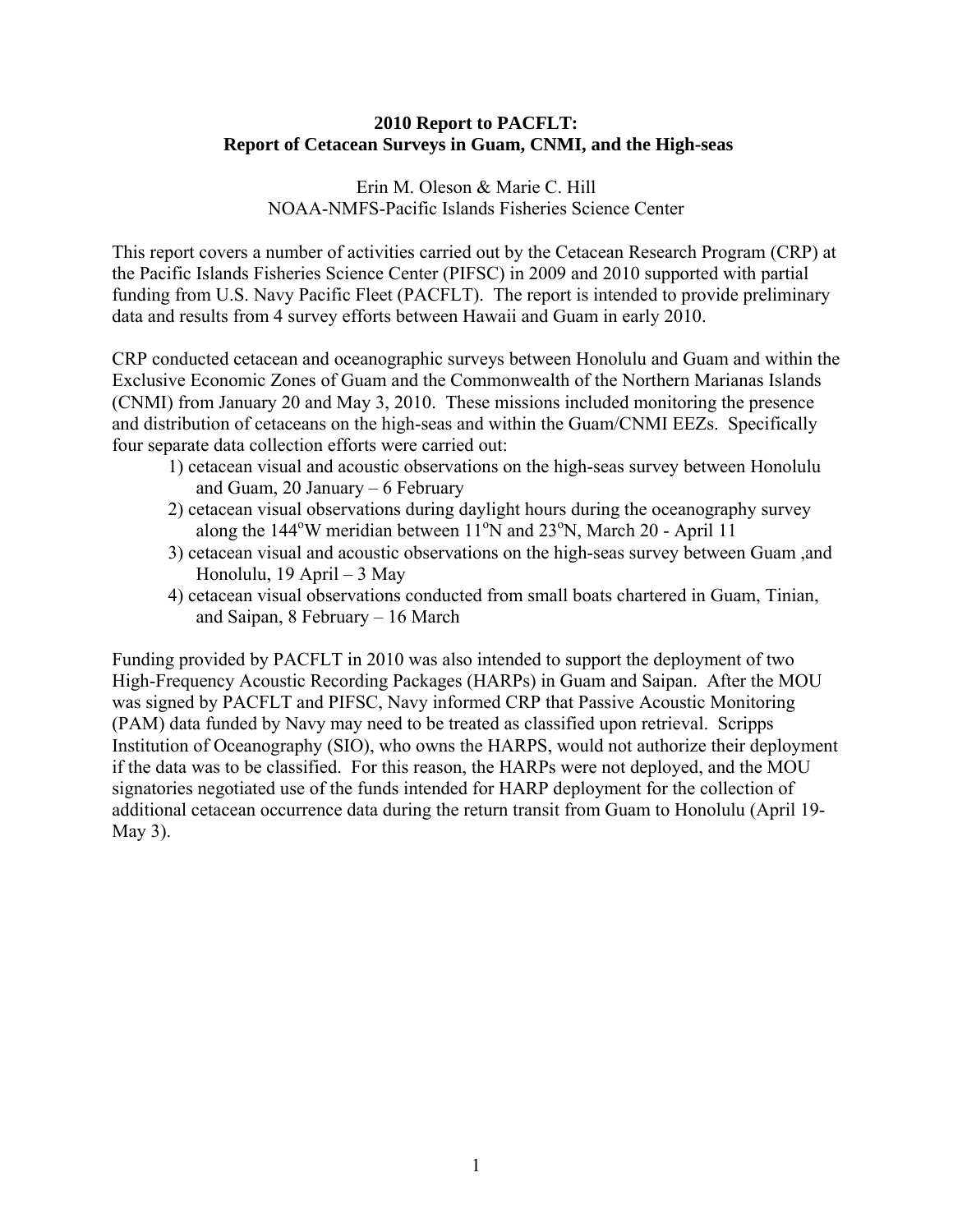### **Task 1: Cetacean visual and acoustic observations during the high-seas survey between Honolulu and Guam, 20 January – 6 February (OES10-01)**

Visual and acoustic observations for cetaceans occurred during an 18 day transit form Hawaii to Guam aboard the NOAA *R/V Oscar Elton* Sette. Detailed information on all projects occurring during this cruise can be found in the survey Cruise Report (http://www.pifsc.noaa.gov/cruise/Sette/CR1001-EO.pdf).

### Methods:

#### *Visual Surveys*

A daily watch for cetaceans was maintained by scientific observers on the flying bridge during daylight hours (approximately 0700 to 1830), except when the ship stopped to conduct sampling operations, or was precluded by weather. Two teams of four observers conducted 2 hour rotations thorough a port –side 25x binocular station, a center-line data recorder, starboard-side 25x binocular station, and an aft-looking station scanning the  $180^\circ$  arc behind the ship with 7x binoculars. The two 25x stations scanned from the bow to the beam of the ship. The aft-looking observer was considered a "independent" observer, keeping track of sightings separately from the primary team and informing them of the presence of cetacean groups only when such groups approached the ship from behind. Sighting conditions, watch effort, sightings, and other required information were entered into a computer attached to the ship's Global Positioning System (for course, speed, and position information).



Figure 1: Survey tracklines during OES 10-01 transit from Oahu to Guam, 21 January – 6 February 2010.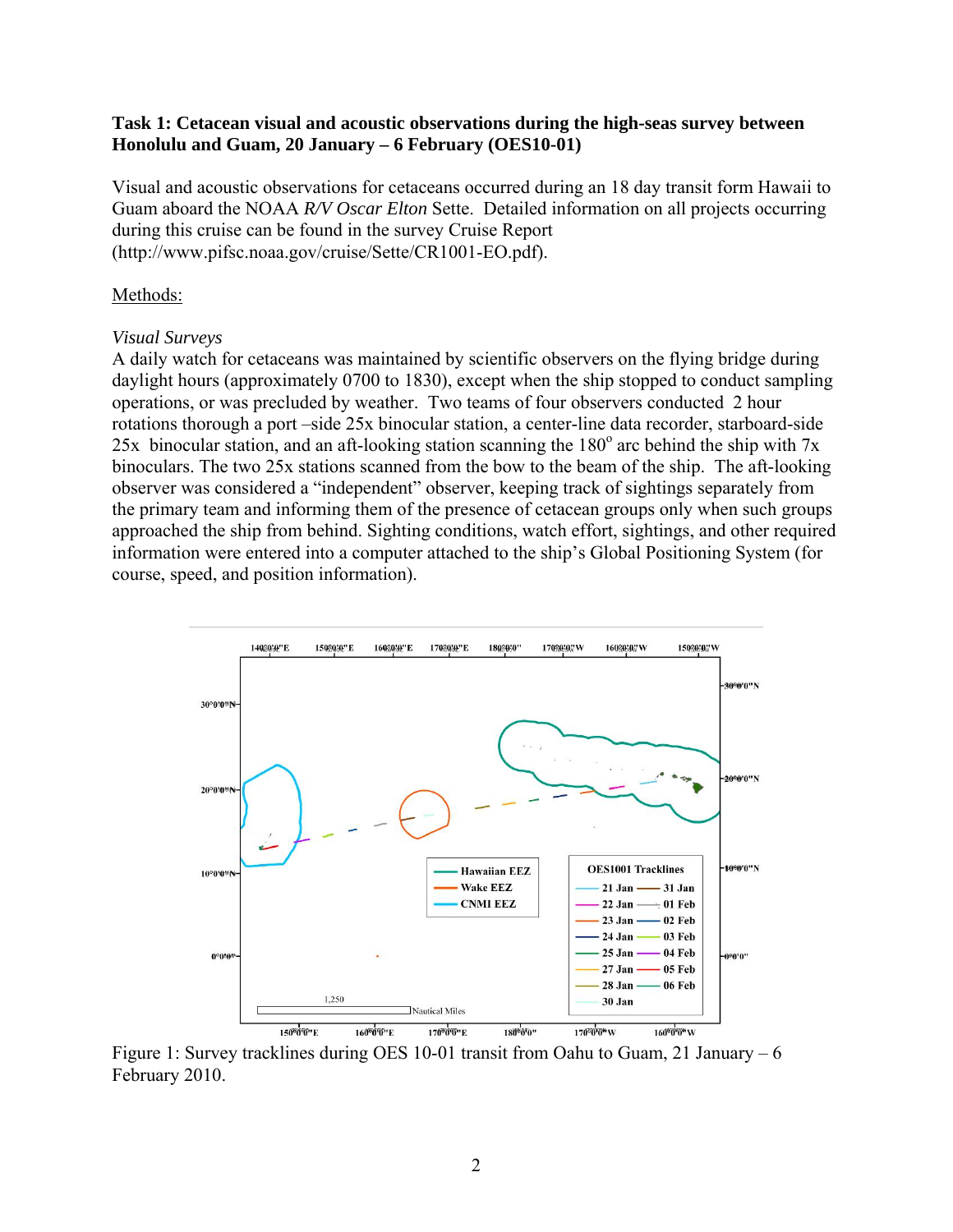During most of the transit the ship was operating in "passing mode" in which groups of cetaceans were not approached for further investigation when they were sighted. During four of the sixteen days the ship operated in "closing mode" and in the event of sighting a cetacean group or other feature of biological interest, the Chief Scientist or marine mammal observer team on watch requested that the vessel be maneuvered to approach the group if within 3 nmi of the trackline. When the ship approached a group of cetaceans, the observers made independent estimates of group size. Photographic operations occasionally commenced from the bow, based on directions from the Chief Scientist or Senior Marine Mammal Observers. On two occasions, the Chief Scientist requested the deployment of a small boat for biopsy and photographic operations.

At times, during the cruise, visual survey operations were not possible because of high winds or seas. Usually, survey operations were suspended at Beaufort Sea State 7 or higher. Also, if rain made visibility 1 nautical mile or less, visual observations were suspended until visibility increased. During these times, a single observer maintained a weather watch in order to notify the rest of the observer team when conditions improved.

### *Biopsy and Photo Data Collection*

Biopsy sample attempts were made on an opportunistic basis. The genetic data will be used to study the population structure of the sampled cetacean groups. Samples were collected using a crossbow and carbon-fiber Ceta-Dart bolts. The animals were either approached by the research vessel during normal survey operations, approached the vessel on their own, or were approached by a small boat. Necessary permits were present on the vessel and the Science Party complied with all permit requirements.

Upon collection, tissue samples are sectioned in half, with one half archived at PIFSC and the other sent to the genetics lab at Southwest Fisheries Science Center (SWFSC) for studies on genetic population structure in the Pacific. Samples were stored in  $-80^{\circ}$  C freezer aboard the vessel and transported in liquid nitrogen to similar freezer storage at PIFSC and SWFSC.

Photographs of cetaceans were taken on an opportunistic basis. These will be used to study social behavior and movement patterns of identified individuals and to study external morphological or pigmentation features that may vary geographically. The photographed animals were either approached by the research vessel during normal survey operations, approached the vessel on their own, or were approached by a small boat. Necessary permits were present on the vessel and the Science Party complied with all permit requirements.

Deployment of the *Sette*'s small boat was requested by the Chief Scientist on an opportunistic basis when the Commanding Officer concurred that operating conditions were safe. The small boat remained within radar and radio contact at all times while deployed.

# *Acoustic Survey- Towed Array*

A 4-element Seiche hydrophone array was used to acoustically monitor for the occurrence of vocal cetaceans. The array was towed 270m behind the vessel and at approximately 7m depth.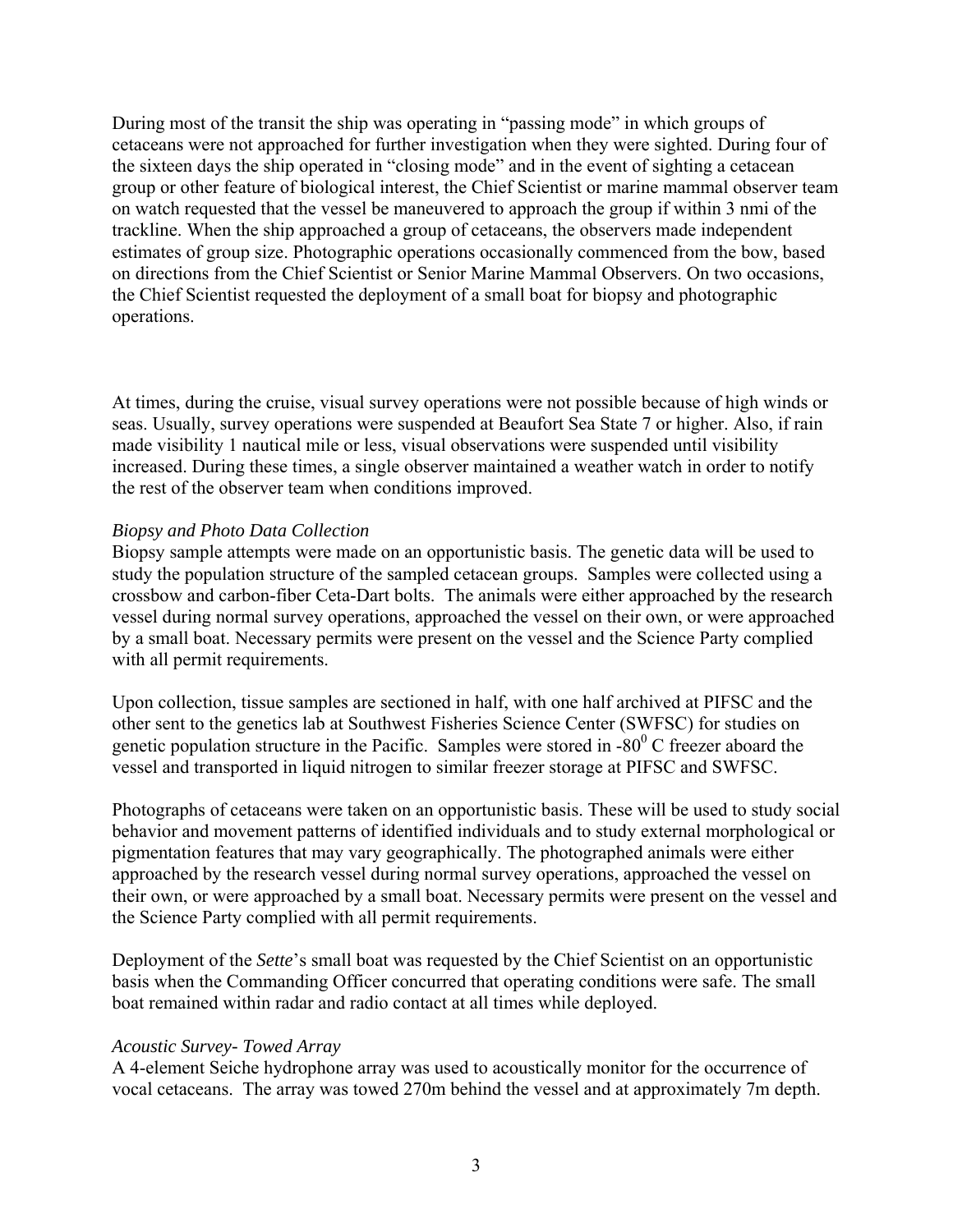The array was monitored during daylight hours (approximately 0700 to 1830), but data was recorded day and night for later processing. Two hydrophones were routed through a MAGREC high pass filter, then to the A/D (MOTU Traveler) before being displayed by the program *Ishmael* on a desktop computer. Two additional hydrophone channels lead directly through the MOTU Traveler; no filter was applied to these two channels. The high-pass filter removed excess ship noise and flow-generated noise below 1kHz. *Ishmael* was used to both record the four hydrophone channels at a 192 kHz sampling rate and localize on acoustic detections. The program WhalTrack was used to visualize bearing angles to cetacean detections and determine location from crossed time-difference-of-arrival bearings. The software package *Logger* was sued to record an event log associated with acoustic data collection and monitoring. Acoustic survey operations were usually suspended at Beaufort Sea State 7 or higher.

## *Acoustic Survey- Sonobuoys*

Sonobuoys transmit acoustic data over a radio carrier frequency received by a VHF radio on the ship. A VHF antenna was mounted on the trawl house on the 01 deck for reception of the sonobuoy signals. Sonobuoys were generally deployed to 1000 ft. depth and received data in imni-directional mode. SOnobuoys were used for periodic acousytoic monitoring for lowfrequency sounds from baleen whales not detectable on the towed array. Incoming signals were monitored using a scrolling spectrogram display in *Ishmael*, and cetacean sounds were noted. Sonobuoys were deployed at regular intervals during the day (0900 and 1500 local), with an occasional additional deployment in late afternoon before sunset.

In contrast with previous sonobuoy efforts which have used surplus sonobuoys provided by the Navy once they've passed their shelf life, this trip new sonobuoys were provided by Operational Navy (CNO-N45) and with assistance from NAVAIR at Pearl Harbor. The new sonobuoys were significantly more reliable then expired buoys.

# Results

# *Visual Surveys*

The *R/V Sette* surveyed 1285 nmi of trackline over 16 days. On-effort surveys were completed during 14.5 days (Table 1, Figure 1). The visual observer teams encountered 25 cetacean groups (Table 2; Figures 2 and 3) and obtained group size estimates for all groups. Two of the sightings were made by an independent observer. Eight of the 25 cetacean groups were identified to species. Time and weather limitations prevented the ship's approach of more of the sighted cetacean groups.

| Date<br>(Local) | <b>Start</b><br><b>Time</b> |        | <b>Start Location</b> | End<br><b>Time</b> |        | <b>End Location</b> | <b>Distance</b><br><b>Surveyed</b><br>(nmi) | Total #<br><b>Sightings</b> | Average<br><b>Beaufort</b> |
|-----------------|-----------------------------|--------|-----------------------|--------------------|--------|---------------------|---------------------------------------------|-----------------------------|----------------------------|
| 1/21/2010       | 8:02                        | 21.337 | $-160.562$            | 18:25              | 21.388 | $-162.554$          | 99.3                                        |                             | 4.3                        |
| 1/22/2010       | 7:36                        | 21.420 | $-164.786$            | 18:52              | 21.422 | $-166.748$          | 109.6                                       |                             | 4                          |
| 1/23/2010       | 7:59                        | 21.400 | $-168.862$            | 19:05              | 21.354 | $-170.850$          | 111.1                                       |                             | 3.3                        |
| 1/24/2010       | 8:31                        | 21.307 | $-172.862$            | 19:15              | 21.198 | $-174.671$          | 98.4                                        | າ                           | 4.2                        |

Table 1: On-Effort survey data during OES 10-01, transit from Oahu to Guam.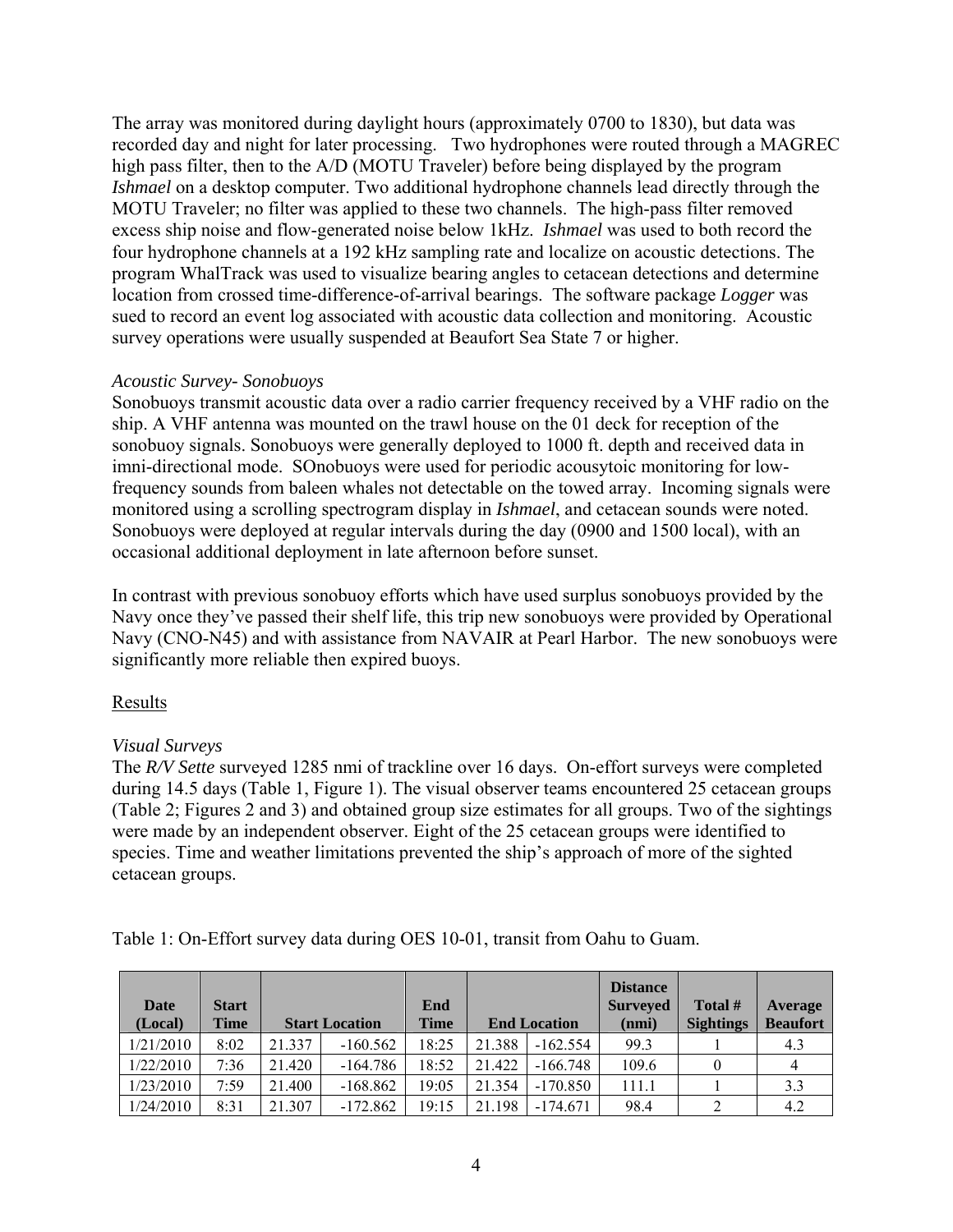| <b>Date</b><br>(Local) | <b>Start</b><br><b>Time</b> |        | <b>Start Location</b> | End<br><b>Time</b> |        | <b>End Location</b> | <b>Distance</b><br><b>Surveyed</b><br>(nmi) | Total #<br><b>Sightings</b> | Average<br><b>Beaufort</b> |
|------------------------|-----------------------------|--------|-----------------------|--------------------|--------|---------------------|---------------------------------------------|-----------------------------|----------------------------|
| 1/25/2010              | 8:36                        | 21.068 | $-176.909$            | 14:12              | 21.009 | $-177.793$          | 45.4                                        |                             | 6                          |
| 1/26/2010              | No Effort                   |        |                       |                    |        |                     |                                             | $\theta$                    | $7+$                       |
| 1/27/2010              | 7:49                        | 20.822 | 179.737               | 18:48              | 20.660 | 177.964             | 99.5                                        | $\theta$                    | 4.8                        |
| 1/28/2010              | 7:58                        | 20.523 | 175.952               | 19:10              | 20.239 | 174.004             | 105.7                                       | 3                           | 3.3                        |
| 1/29/2010              | No Effort                   |        |                       |                    |        |                     |                                             | $\Omega$                    | $7+$                       |
| 1/30/2010              | 8:27                        | 19.413 | 167.936               | 18:37              | 19.282 | 166.667             | 73.6                                        | 3                           | 5.1                        |
| 1/31/2010              | 7:43                        | 18.922 | 165.186               | 18:55              | 18.503 | 163.353             | 105.9                                       | $\theta$                    | 4.8                        |
| 2/1/2010               | 7:48                        | 17.980 | 161.194               | 19:12              | 17.573 | 159.567             | 87.7                                        | 3                           | 4                          |
| 2/2/2010               | 11:32                       | 16.918 | 157.072               | 18:22              | 16.647 | 156.090             | 53.2                                        | 2                           | 4.3                        |
| 2/3/2010               | 7:19                        | 16.028 | 153.894               | 17:47              | 15.601 | 152.719             | 56.6                                        | 5                           | 2.6                        |
| 2/4/2010               | 7:36                        | 15.108 | 150.794               | 19:00              | 14.522 | 148.898             | 114.9                                       |                             | 4.6                        |
| 2/5/2010               | 6:48                        | 13.840 | 146.770               | 17:29              | 13.277 | 145.061             | 102                                         | $\overline{3}$              | 4.8                        |
| 2/6/2010               | 6:57                        | 13.258 | 144.862               | 10:21              | 13.441 | 144.539             | 22.4                                        | $\Omega$                    | 3.9                        |
|                        |                             |        |                       |                    |        | Total:              | 1285.3                                      | 25                          | 3.8                        |

# *Biopsy and Photo Data Collection*

The *Sette*'s Safeboat was launched on two occasions for biopsy sampling and photography of sighted animals. Time and weather limitations prevented more small boat launch events. A single biopsy sample was collected from a sei whale in the waters off of Wake Island. The sample was collected from the Safeboat using a dart fired from a crossbow.

Photographs were collected during 10 of the 25 cetacean group encounters. A total of 626 photos were collected. Most of the photos were collected from flying bridge or bow of the *Sette*. Some of these photos will be used for individual identifications.

Table 2: Cetacean sightings during survey from Hawaii to Guam (OES10-01) in January and February 2010.

|                 |                   |                |               |        |         | <b>Average</b>       |                                 |                |                |
|-----------------|-------------------|----------------|---------------|--------|---------|----------------------|---------------------------------|----------------|----------------|
| Date<br>(Local) | <b>Sight</b><br># | <b>Species</b> | <b>Effort</b> | Lat    | Long    | Group<br><b>Size</b> | <b>Behavior</b><br><b>Notes</b> | Biopsy?        | Photos?        |
|                 |                   | Physeter       |               |        |         |                      | Slow                            |                |                |
| 1/21/2010       | 1                 | macrocephalus  | <b>ON</b>     | 21.355 | 161.130 | 2                    | travel                          | No.            | Yes            |
|                 |                   | B. borealis/   |               |        |         |                      | travel:                         |                |                |
| 1/23/2010       | 2                 | edeni          | <b>ON</b>     | 21.354 | 170.718 | 2                    | breach                          | No.            | N <sub>0</sub> |
|                 | IO-               | Unidentified   |               |        |         |                      |                                 |                |                |
| 1/24/2010       | 01                | small whale    | ON            | 21.297 | 173.015 |                      | n/a                             | N <sub>0</sub> | N <sub>0</sub> |
|                 |                   | Unidentified   |               |        |         |                      |                                 |                |                |
| 1/24/2010       | 3                 | rorqual        | ON            | 21.286 | 173.121 | 2                    | fast travel                     | No.            | N <sub>0</sub> |
|                 |                   | Stenella       |               |        |         |                      |                                 |                |                |
| 1/25/2010       | $\overline{4}$    | coeruleoalba   | ON            | 21.068 | 176.912 | 45                   | porpoising                      | N <sub>0</sub> | N <sub>0</sub> |
|                 |                   | Unidentified   |               |        |         |                      |                                 |                |                |
| 1/28/2010       | 5                 | rorqual        | <b>ON</b>     | 20.515 | 175.900 |                      | blows                           | No.            | N <sub>0</sub> |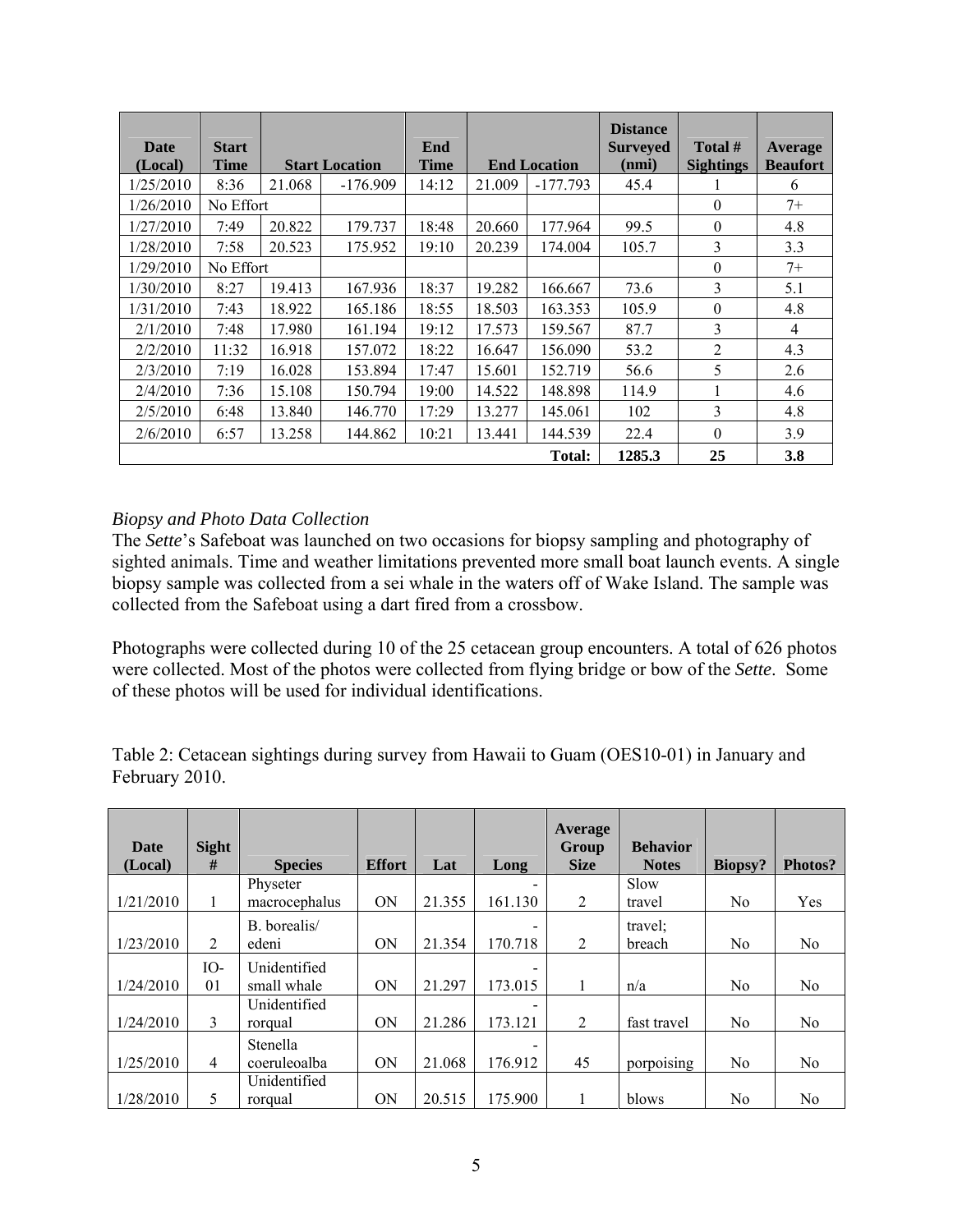| 1/28/2010 | 6               | Unidentified<br>small dolphin | ON          | 20.448 | 175.466 | $\mathbf{1}$   | single leap             | N <sub>0</sub> | N <sub>0</sub> |
|-----------|-----------------|-------------------------------|-------------|--------|---------|----------------|-------------------------|----------------|----------------|
|           |                 | Unidentified                  |             |        |         |                |                         |                |                |
| 1/28/2010 | $\tau$          | small dolphin                 | ON          | 20.376 | 175.059 | $\overline{c}$ | single leap             | N <sub>0</sub> | N <sub>0</sub> |
|           |                 | B. borealis/                  |             |        |         |                |                         |                |                |
| 1/30/2010 | 8               | edeni                         | ON          | 19.305 | 167.210 | $\mathbf{1}$   | blow                    | N <sub>0</sub> | N <sub>0</sub> |
|           |                 |                               |             |        |         |                |                         |                |                |
| 1/30/2010 | 9               | Balaenoptera<br>borealis      | ON          | 19.255 | 166.630 | $\mathfrak{Z}$ | blow                    | Yes            | Yes            |
|           |                 | Unidentified                  |             |        |         |                |                         |                |                |
| 1/30/2010 | 10              | rorqual                       | ON          | 19.287 | 166.667 | $\mathbf{1}$   | blow                    | N <sub>0</sub> | No             |
|           |                 |                               |             |        |         |                |                         |                |                |
|           |                 | Balaenoptera                  |             |        |         |                | blows;                  |                |                |
| 2/1/2010  | 11              | borealis                      | ON          | 17.923 | 160.960 | $\mathbf{2}$   | slow travel             | N <sub>o</sub> | Yes            |
|           |                 |                               |             |        |         |                | logging;<br>fluke up    |                |                |
|           |                 | Physeter                      |             |        |         |                | dive;                   |                |                |
| 2/1/2010  | 12              | macrocephalus                 | ON          | 17.876 | 160.613 | $\overline{4}$ | breach                  | N <sub>0</sub> | N <sub>0</sub> |
|           |                 |                               |             |        |         |                | slow                    |                |                |
|           |                 | Physeter                      |             |        |         |                | travel;                 |                |                |
| 2/1/2010  | 13              | macrocephalus                 | ON          | 17.708 | 160.108 | 1              | blows                   | N <sub>0</sub> | Yes            |
|           |                 | Balaenoptera                  |             |        |         |                |                         |                |                |
| 2/2/2010  | 14              | borealis                      | ON          | 16.865 | 156.885 | $\mathbf{1}$   | slow travel             | N <sub>0</sub> | Yes            |
|           |                 |                               |             |        |         |                | fast travel;            |                |                |
|           |                 | Balaenoptera                  |             |        |         |                | wave                    |                |                |
| 2/2/2010  | 15              | borealis                      | <b>OFF</b>  | 16.806 | 156.669 | 3              | riding                  | No             | Yes            |
|           |                 | Pseudorca                     |             |        |         |                |                         |                |                |
| 2/3/2010  | 16              | crassidens                    | ON          | 15.821 | 153.186 | 5              | porpoising              | N <sub>0</sub> | Yes            |
|           |                 | Unidentified                  |             |        |         |                |                         |                |                |
|           |                 | medium                        |             |        |         |                |                         |                |                |
| 2/3/2010  | 17              | dolphin                       | ON          | 15.796 | 153.185 | 6              | n/a                     | N <sub>0</sub> | Yes            |
|           |                 | B.                            |             |        |         |                |                         |                |                |
| 2/3/2010  | 18              | borealis/edeni                | <b>OFF</b>  | 15.717 | 153.142 | $\mathbf{1}$   | blows                   | N <sub>o</sub> | Yes            |
|           |                 | Unidentified<br>medium        |             |        |         |                |                         |                |                |
| 2/3/2010  | 19a             | dolphin                       | ON          | 15.742 | 153.049 | 63             | fast travel             | No             | Yes            |
|           |                 |                               |             |        |         |                |                         |                |                |
| 2/3/2010  | 19 <sub>b</sub> | Mesoplodon sp.                | ON          | 15.724 | 152.015 | 3              | logging;<br>slow travel | $\rm No$       | $\rm No$       |
|           |                 | Unidentified                  |             |        |         |                |                         |                |                |
| 2/3/2010  | 20              | rorqual                       | $\mbox{ON}$ | 15.603 | 152.739 | $\mathbf{1}$   | blows                   | No             | No             |
|           |                 | Unidentified                  |             |        |         |                |                         |                |                |
| 2/4/2010  | 21              | rorqual                       | <b>OFF</b>  | 15.094 | 150.754 | $\mathbf{1}$   | blow                    | N <sub>0</sub> | N <sub>0</sub> |
|           |                 | Unidentified                  |             |        |         |                |                         |                |                |
| 2/5/2010  | 22              | rorqual                       | <b>OFF</b>  | 13.811 | 146.683 | $\mathbf{1}$   | blow                    | No             | No             |
|           |                 |                               |             |        |         |                | slow                    |                |                |
|           |                 |                               |             |        |         |                | travel;                 |                |                |
|           |                 | Peponocephala                 |             |        |         |                | avoidance,              |                |                |
| 2/5/2010  | 23              | electra                       | ON          | 13.417 | 145.485 | 53             | porpoising              | No             | Yes            |
|           |                 | Unidentified                  |             |        |         |                |                         |                |                |
| 2/5/2010  | 24              | dolphin                       | $\mbox{ON}$ | 13.278 | 145.064 | $\overline{2}$ | porpoising              | No             | No             |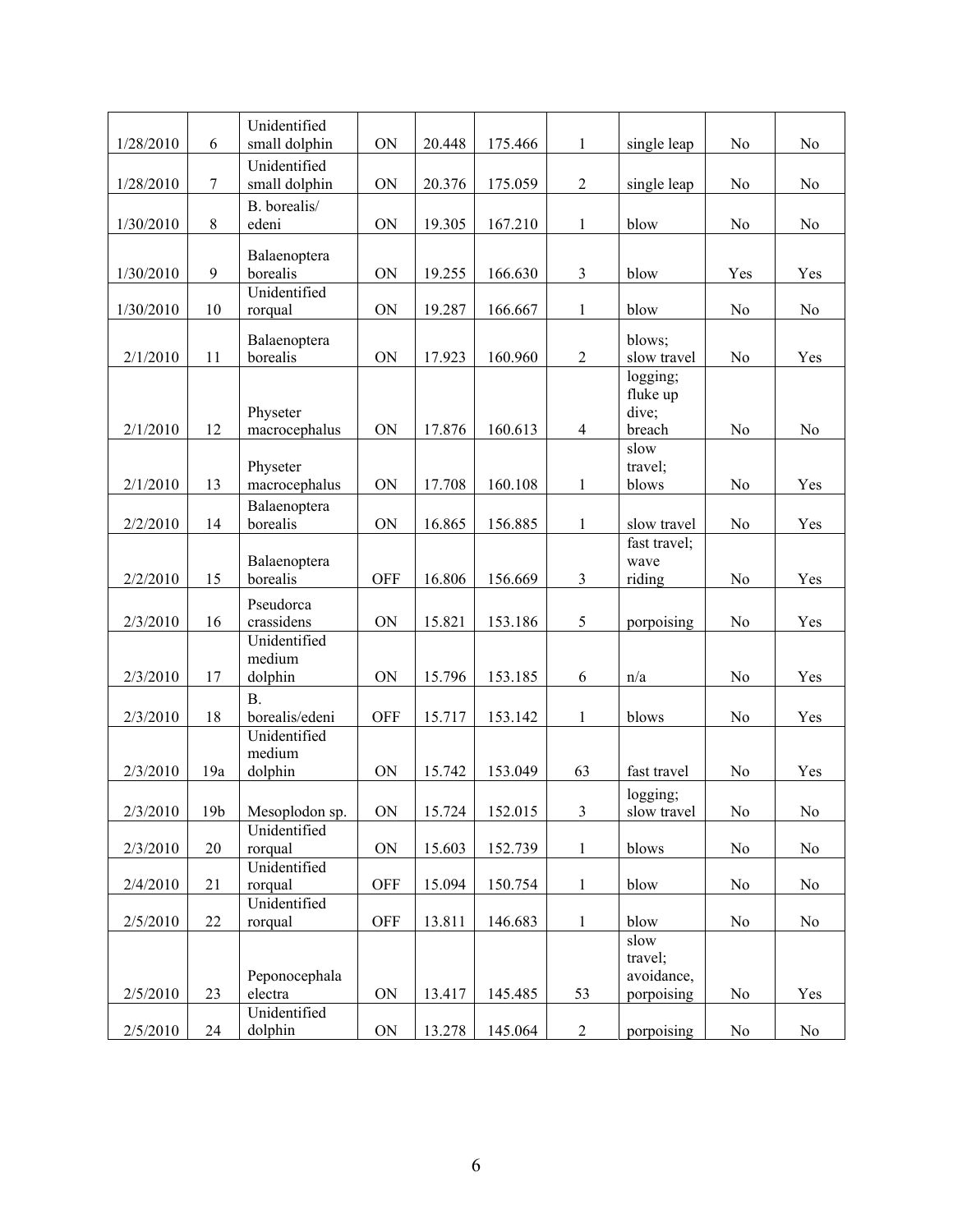

Figure 2: Cetacean sightings during OES 10-01 transit from Oahu to Guam, 21-28 January 2010.



Figure 3: Cetacean sightings during OES 10-01 transit from Oahu to Guam, 30 January – 6 February 2010.

#### *Acoustic Surveys- Towed Array*

The towed-array was deployed throughout the cruise collecting nearly continuous highfrequency clean acoustic data from the four hydrophones (Figure 4). Over 100 acoustic detections were noted, consisting primarily of sperm and minke whales. Initial problems with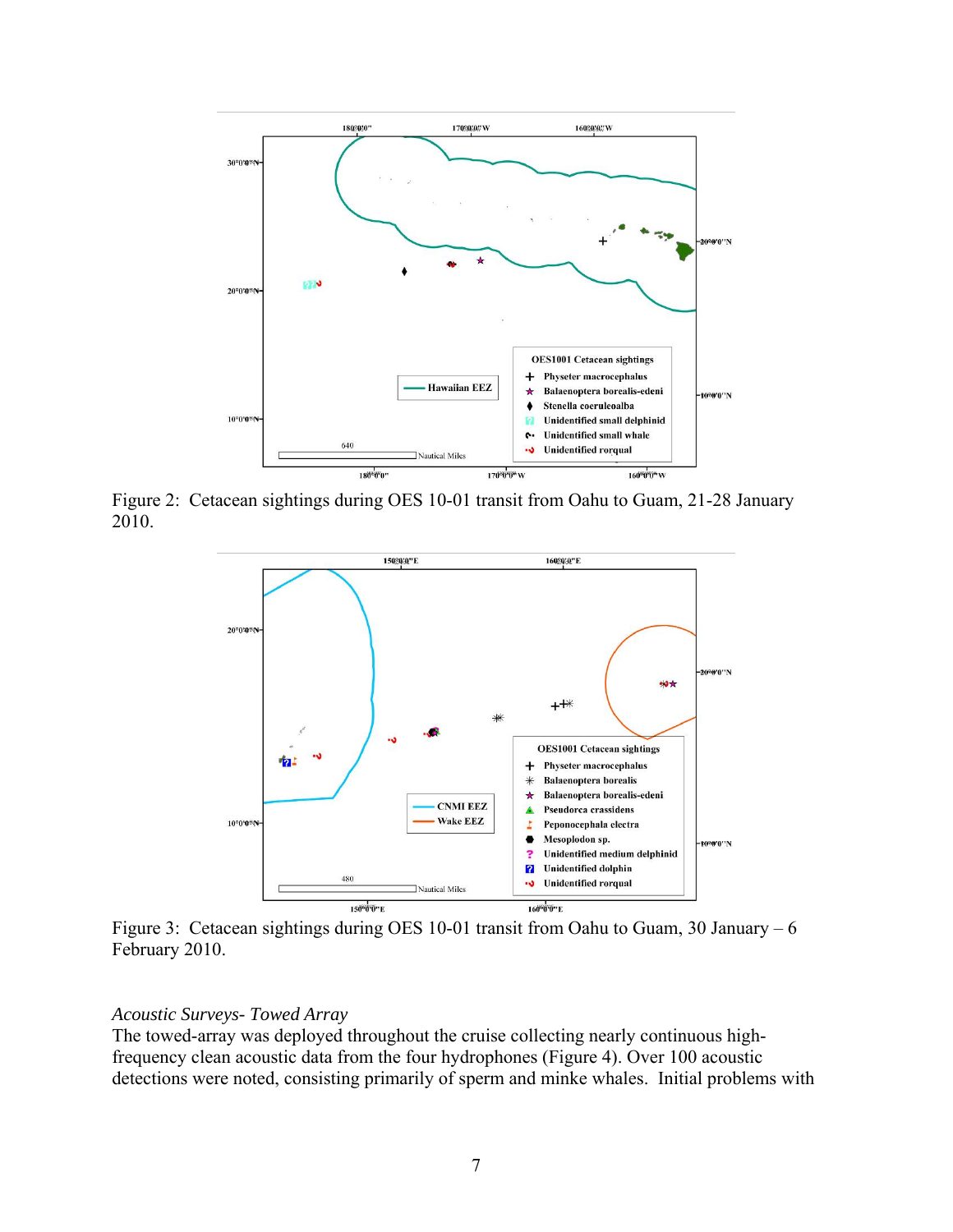overnight recordings were eliminated by recording on only two hydrophone channels during the night surveying.



Figure 4: Acoustic towed array effort during OES 10-01 transit from Oahu to Guam

## *Acoustic Survey- Sonobuoys*

Thirty-seven sonobuoys were deployed over 15 days. Cetacean vocalizations detected on sonobuoys included humpback, sperm, minke, fin, and sei whales, and possible delphinid clicks and whistles.

| SB             |            |             |           | <b>Sonobuoy Location</b> | <b>Depth</b> |              | <b>Species heard</b> |     |              |              |
|----------------|------------|-------------|-----------|--------------------------|--------------|--------------|----------------------|-----|--------------|--------------|
| $\#$           | Date       | <b>Time</b> | Latitude  | Longitude                | (m)          | Humpback     | <b>Minke</b>         | Fin | <b>Sperm</b> | <b>Other</b> |
| $\mathbf{1}$   | $21$ -Jan  | 20:02       | 21 20.727 | $-16057.103$             | Deep         | $\mathbf x$  | $\mathbf X$          | X   |              |              |
| $\overline{2}$ | $22$ -Jan  | 1:01        | 21 22.32  | $-16155.71$              | 2967         | $\mathbf{X}$ | X                    |     | $\mathbf x$  | dolphins     |
| 3              | $22$ -Jan  | 4:31        | 21 23 28  | $-16234.48$              | 4641         |              | X                    |     |              |              |
| $\overline{4}$ | $22$ -Jan  | 19:06       | 21 25.33  | $-1655.22$               | 4696         | $\mathbf X$  | $\mathbf X$          |     |              |              |
| 5              | $23$ -Jan  | 1:10        | 21 25.29  | $-1669.05$               | 4654         |              | $\mathbf X$          |     |              |              |
| 6              | $23$ -Jan  | 3:58        | 21 25.29  | $-16636.38$              | 4654         |              | X                    |     |              |              |
| 7              | $23$ -Jan  | 19:01       | 21 23.75  | $-1692.72$               | 4348         | $\mathbf X$  | X                    |     |              |              |
| 8              | $24$ -Jan  | 1:05        | 21 22.26  | $-1708.75$               | 4810         |              |                      |     |              |              |
| 9              | 24-Jan     | 1:18        | 21 22.21  | $-170$ 11.15             | 4376         | $\mathbf{X}$ | $\mathbf X$          |     |              |              |
| 10             | $24$ -Jan  | 4:28        | 21 21 18  | $-17044.72$              | 4932         | $\mathbf X$  | X                    |     |              | dolphins     |
| 11             | 24-Jan     | 18:56       | 21 18.22  | $-17256.21$              | 5239         | $\mathbf{X}$ | X                    |     |              | dolphins     |
| 12             | $25$ -Jan  | 0:58        | 21 14.07  | $-17356.962$             | 5362         | $\mathbf X$  | $\mathbf X$          |     |              |              |
| 13             | $25$ -Jan  | 19:09       | 21 3.59   | $-17659.82$              | 5563         |              | X                    |     |              |              |
| 14             | $26$ -Jan  | 1:59        | 21 0.03   | $-17754.83$              | 3483         |              |                      |     |              |              |
| 15             | $26$ -Jan  | 21:00       | 20 49.73  | 179 34.97                | N/A          |              | X                    | X   | X            |              |
| 16             | $27 - Jan$ | 3:02        | 20 43.84  | 178 35.555               | N/A          |              | X                    | X   | $\mathbf{X}$ |              |
| 17             | $27$ -Jan  | 19:28       | 20 30.45  | 175 51.85                | N/A          |              | X                    |     | $\mathbf{X}$ |              |
| 18             | 28-Jan     | 2:02        | 20 18.12  | 174 34.16                | N/A          |              | $\mathbf X$          |     | X            |              |
| 19             | 28-Jan     | 21:01       | 19 50.69  | 171 41.69                | N/A          |              | $\mathbf X$          |     |              |              |

Table 3. Acoustic detections of cetaceans on sonobuoys during OES10-01.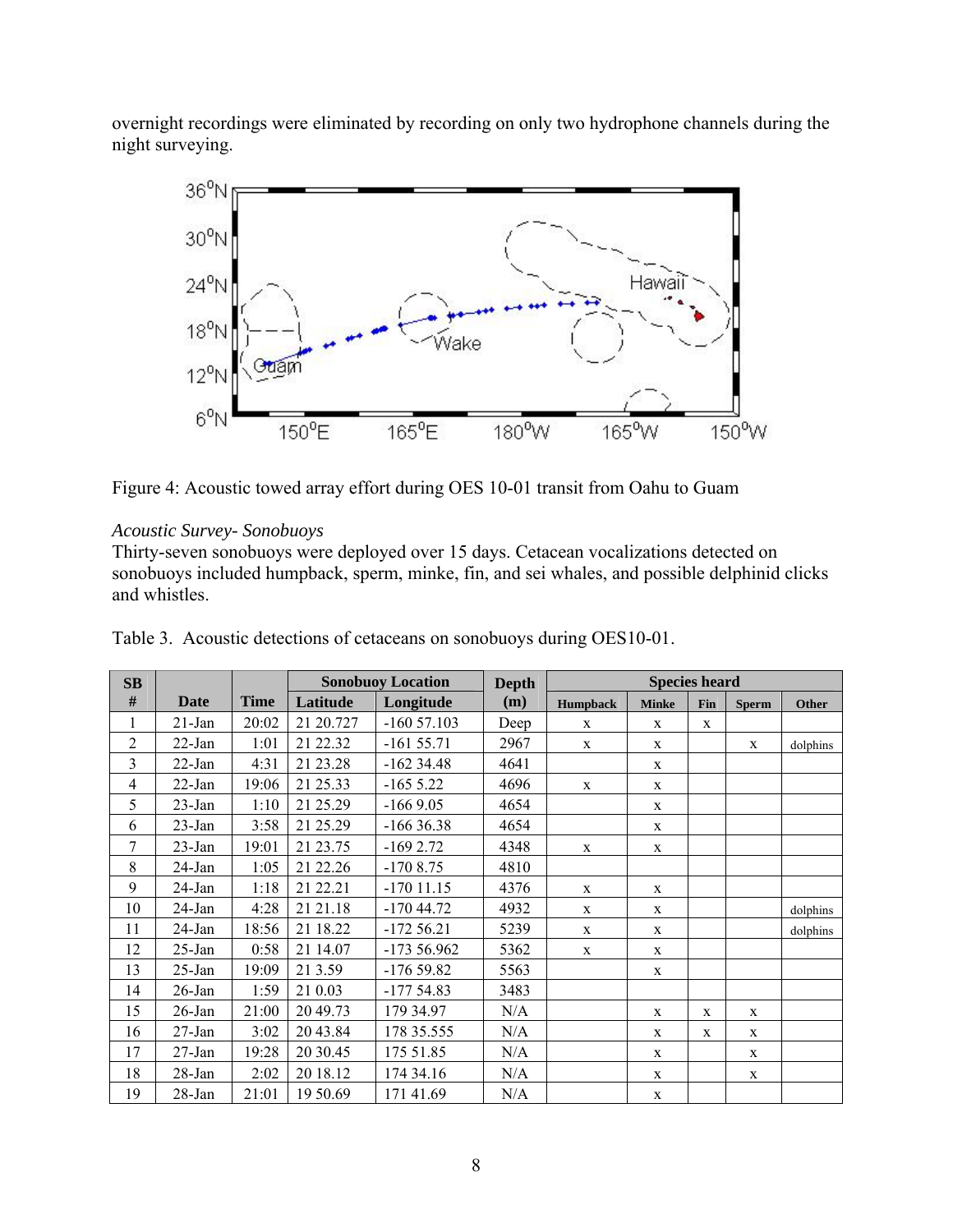| SB   |             |             |           | <b>Species heard</b><br><b>Sonobuoy Location</b><br><b>Depth</b> |      |                 |              |     |              |              |
|------|-------------|-------------|-----------|------------------------------------------------------------------|------|-----------------|--------------|-----|--------------|--------------|
| $\#$ | <b>Date</b> | <b>Time</b> | Latitude  | Longitude                                                        | (m)  | <b>Humpback</b> | <b>Minke</b> | Fin | <b>Sperm</b> | <b>Other</b> |
| 20   | $29$ -Jan   | 2:14        | 19 47.549 | 170 50.228                                                       | N/A  |                 |              |     |              |              |
| 21   | $29$ -Jan   | 19:52       | 19 24.174 | 167 51.825                                                       | N/A  |                 | X            |     | $\mathbf{X}$ | dolphins     |
| 22   | $30 - Jan$  | 2:04        | 19 14.907 | 166 45.5                                                         | N/A  |                 |              |     |              |              |
| 23   | $30 - Jan$  | 2:10        | 19 14.882 | 166 44.261                                                       | 5673 |                 | X            |     |              |              |
| 24   | 30-Jan      | 6:49        | 19 14.902 | 166 38.372                                                       | 1958 |                 | X            |     |              |              |
| 25   | $30$ -Jan   | 21:04       | 18 52.432 | 164 58.583                                                       | N/A  |                 | X            |     |              |              |
| 26   | $31-Jan$    | 1:48        | 18 14.196 | 164 13.34                                                        | 1107 |                 | X            | X   | X            |              |
| 27   | $31-Jan$    | 5:08        | 18 34.36  | 163 39.591                                                       | 320  |                 | X            |     | X            |              |
| 28   | $31-Jan$    | 20:57       | 17 55.791 | 160 59.236                                                       | N/A  |                 | $\mathbf{X}$ |     | X            | dolphins     |
| 29   | 1-Feb       | 1:51        | 17 47.162 | 160 22.051                                                       | 1288 |                 | $\mathbf X$  |     | X            | dolphins     |
| 30   | 1-Feb       | 5:34        | 17 37.926 | 159 51.208                                                       | 758  |                 | X            |     | X            |              |
| 31   | 1-Feb       | 22:14       | 17 3.064  | 157 27.997                                                       | 554  |                 |              |     |              |              |
| 32   | 1-Feb       | 22:23       | 172.368   | 157 25.985                                                       | 1366 |                 |              |     |              |              |
| 33   | 1-Feb       | 23:47       | 16 57.539 | 157 11.88                                                        | N/A  |                 | X            |     |              |              |
| 34   | 2-Feb       | 4:07        | 16 47.847 | 156 36.482                                                       | 772  |                 | X            |     |              |              |
| 35   | $3-Feb$     | 22:06       | 15 56.455 | 153 35.621                                                       | N/A  |                 | X            |     | $\mathbf{X}$ |              |
| 36   | 3-Feb       | 3:11        | 15 44.458 | 153 4.561                                                        | N/A  |                 | $\mathbf X$  |     | $\mathbf X$  | dolphins     |
| 37   | 4-Feb       | 22:12       | 15 1.538  | 150 31.744                                                       | N/A  |                 | X            |     |              |              |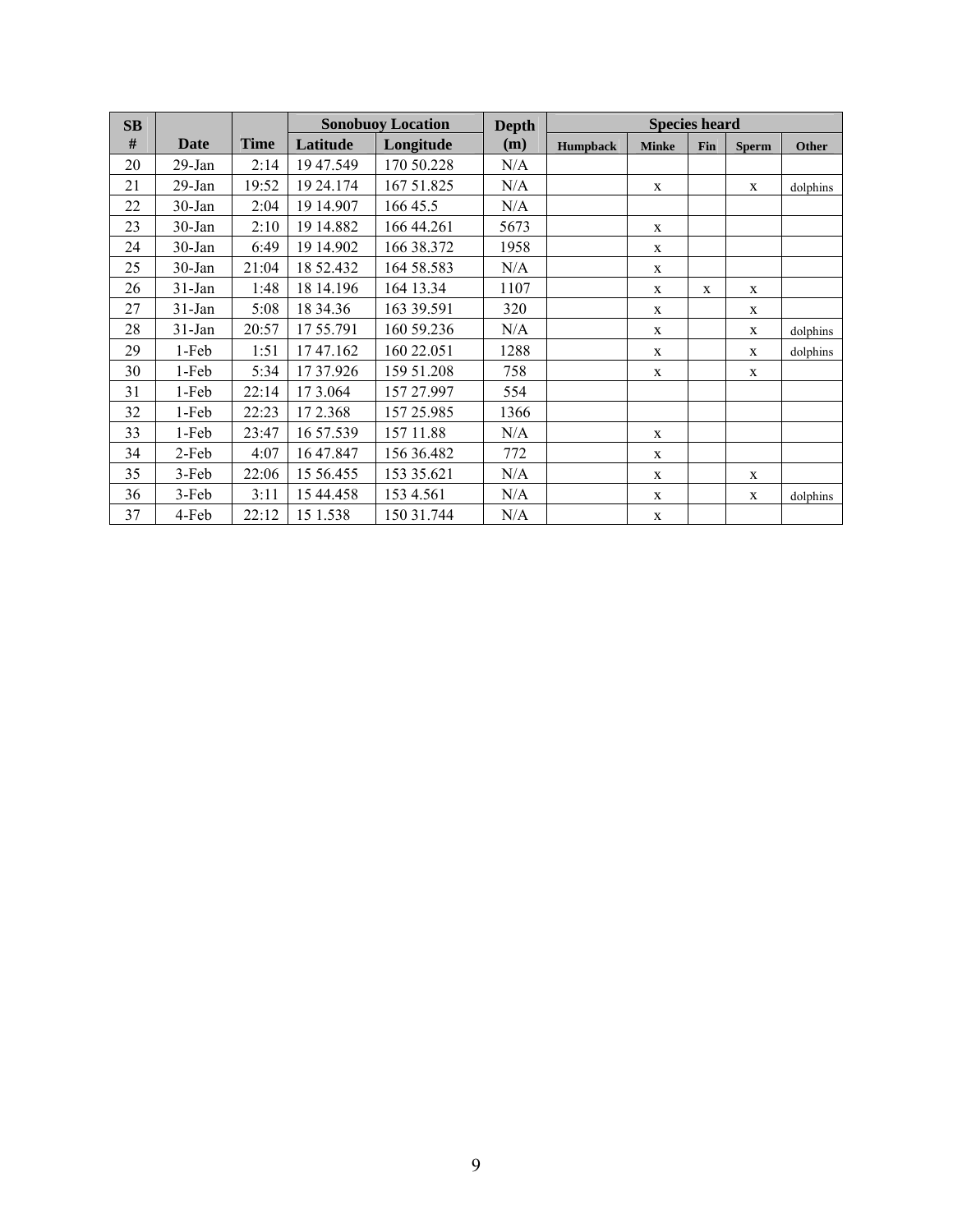# **Task 2: Cetacean surveys during the Ecosystem Observation Program's oceanography cruise in the waters of Micronesia and the Commonwealth of the Northern Mariana Islands, 20 March to 11 April (OES10-03).**

Visual observations for cetaceans occurred during transit periods of a 23 day oceanography survey around Guam and southern portion of the Northern Mariana Islands. Detailed information on all projects occurring during this cruise can be found in the survey Cruise Report (available on request).

# Methods

# *Visual Surveys*

A team of two visual observers searched for cetaceans during daylight hours when the ship was transiting at least 8 kts. One observer used 25X binoculars to search 100° forward of the vessel from 90° (abeam) to 10° on the opposite side of the trackline. The other observer used unaided eye and 7X binoculars to search the 180° forward of the ship out to 300m, with a search emphasis on the trackline. This observer also served as data recorder. Observers rotated positions every 30 minutes. Right or left 25X binocular was chosen based on the least amount of glare or wind affecting the field of view.

Visual search was conducted during daylight hours whenever the ship was moving at  $\geq 8$  knots so that the data would be comparable to other line-transect survey data. There were frequent breaks in the visual search during the day when the ship stopped in order to conduct CTDs or when the ship speed was reduced to 3-5 knots for fisheries acoustic transects.

# Results

# *Visual Surveys*

On effort surveys were conducted over 21 days and covered 792 nmi of trackline (Table 3, Figure 5). The observer team encountered 9 cetacean groups and was able to identify 3 to species (Table 4, Figure 6). Neither photos nor biopsy samples were collected during any of the encounters, as cetacean observation was ancillary to the primary cruise objectives and there was no time available to stop the ship for photographing groups or collecting biopsies.

Table 4: Cetacean survey data collected during transit period of an oceanographic survey around Guam and the southern portion of the Northern Mariana Islands (OES10-03)

| <b>Date</b> | <b>Start</b> |        |                       | End         |        |                     | <b>Distance</b><br><b>Surveyed</b> | Total #          | Average         |
|-------------|--------------|--------|-----------------------|-------------|--------|---------------------|------------------------------------|------------------|-----------------|
| (Local)     | <b>Time</b>  |        | <b>Start Location</b> | <b>Time</b> |        | <b>End Location</b> | (nmi)                              | <b>Sightings</b> | <b>Beaufort</b> |
| 3/20/2010   | 11:31        | 13.447 | 144.501               | 18:31       | 12.969 | 143.800             | 36.9                               | $\theta$         | 5.5             |
| 3/21/2010   | 6:47         | 10.994 | 143.801               | 17:20       | 10.001 | 144.112             | 36.8                               | 0                | 5.9             |
|             | No           |        |                       |             |        |                     |                                    |                  |                 |
| 3/22/2010   | Effort       |        |                       |             |        |                     |                                    | $\theta$         | $7+$            |
| 3/23/2010   | 11:48        | 9.973  | 146.593               | 12:19       | 9.999  | 146.662             | 4.4                                | $\theta$         |                 |
| 3/24/2010   | 7:56         | 10.539 | 146.648               | 18:20       | 11.174 | 146.667             | 42.8                               | 0                | <sub>(</sub>    |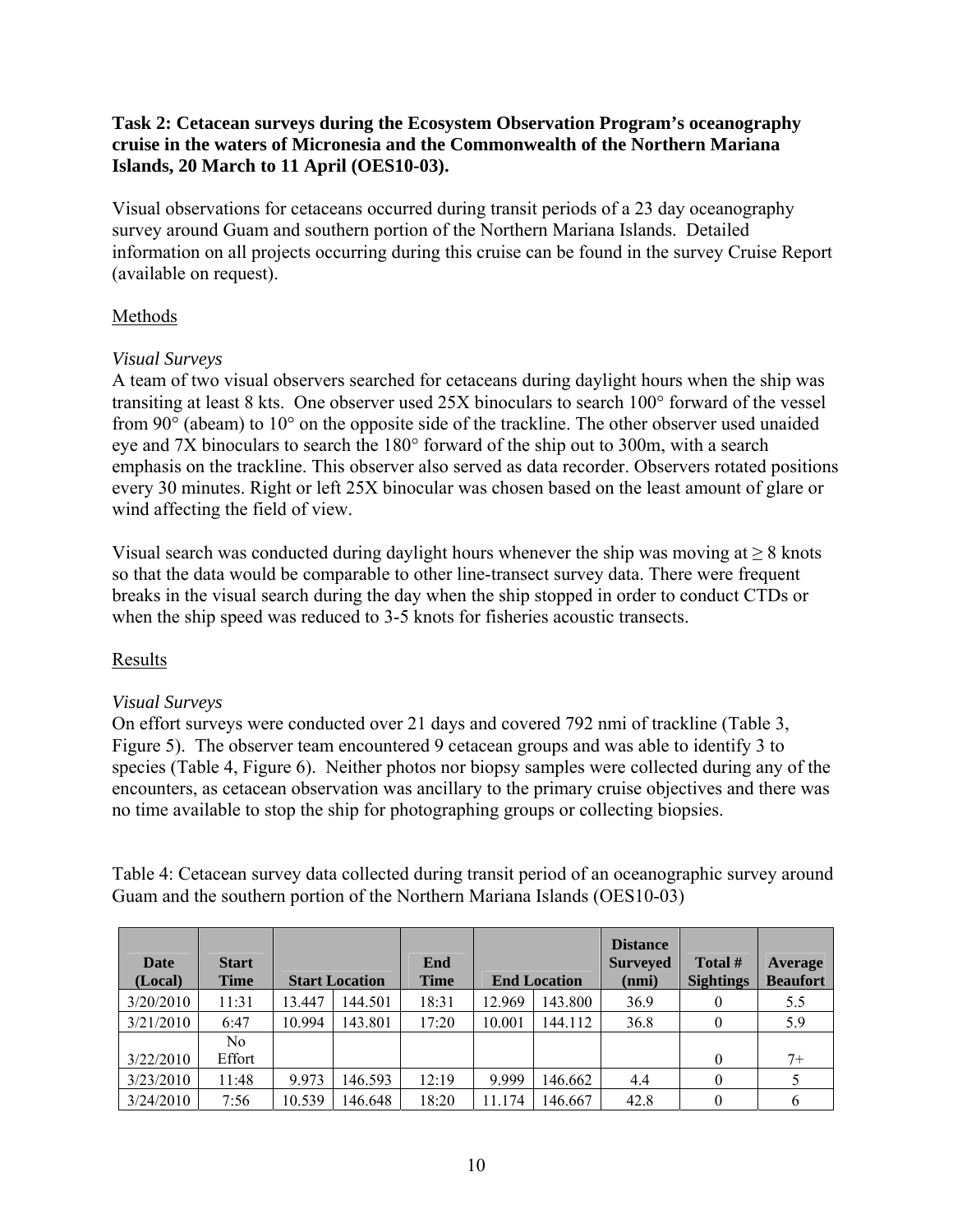| <b>Date</b><br>(Local) | <b>Start</b><br><b>Time</b> |        | <b>Start Location</b> | End<br><b>Time</b> | <b>End Location</b> |               | <b>Distance</b><br><b>Surveyed</b><br>(nmi) | Total #<br><b>Sightings</b> | Average<br><b>Beaufort</b> |
|------------------------|-----------------------------|--------|-----------------------|--------------------|---------------------|---------------|---------------------------------------------|-----------------------------|----------------------------|
| 3/25/2010              | 7:37                        | 11.545 | 146.666               | 18:19              | 12.235              | 146.666       | 36.9                                        | $\theta$                    | 5.7                        |
| 3/26/2010              | 7:28                        | 12.514 | 146.671               | 18:16              | 13.242              | 146.665       | 45                                          | $\theta$                    | 5.9                        |
| 3/27/2010              | 7:26                        | 13.522 | 146.672               | 18:17              | 14.235              | 146.667       | 47.8                                        | 1                           | 5.6                        |
| 3/28/2010              | 7:27                        | 14.541 | 146.668               | 18:16              | 15.220              | 146.667       | 47.3                                        | $\theta$                    | 4.8                        |
| 3/29/2010              | 7:18                        | 15.535 | 146.668               | 18:22              | 16.238              | 146.667       | 53.4                                        | $\theta$                    | 2.8                        |
| 3/30/2010              | 7:21                        | 16.510 | 146.663               | 18:07              | 17.000              | 146.037       | 56.7                                        | 5                           | 1.8                        |
| 3/31/2010              | No Effort                   |        |                       |                    |                     |               |                                             | $\mathbf{0}$                | $7+$                       |
| 4/1/2010               | No Effort                   |        |                       |                    |                     |               |                                             | $\theta$                    | $7+$                       |
| 4/2/2010               | 7:36                        | 15.516 | 143.809               | 18:12              | 14.798              | 143.800       | $\overline{4}$                              | $\theta$                    | 6                          |
| 4/3/2010               | 7:27                        | 14.497 | 143.797               | 18:26              | 13.750              | 143.801       | 42.8                                        | $\theta$                    | 5.7                        |
| 4/4/2010               | 7:44                        | 13.501 | 144.646               | 18:28              | 13.298              | 143.801       | 51.5                                        |                             | 4.8                        |
| 4/5/2010               | 7:26                        | 12.991 | 143.801               | 18:19              | 12.252              | 143.799       | 40.3                                        | $\theta$                    | 5.4                        |
| 4/6/2010               | 7:32                        | 11.993 | 143.798               | 18:20              | 11.255              | 143.800       | 39.4                                        | $\mathbf{1}$                | 5                          |
| 4/7/2010               | 7:28                        | 11.001 | 143.791               | 18:12              | 10.283              | 143.800       | 41                                          | 1                           | 5.7                        |
| 4/8/2010               | 7:27                        | 10.003 | 143.810               | 18:20              | 10.002              | 144.984       | 47.2                                        | $\theta$                    | 5.3                        |
| 4/9/2010               | 7:11                        | 10.254 | 145.227               | 16:55              | 10.999              | 145.233       | 42                                          | $\mathbf{0}$                | 5.1                        |
| 4/10/2010              | 6:32                        | 11.528 | 145.235               | 18:30              | 12.433              | 145.233       | 54.5                                        | $\theta$                    | 5.4                        |
| 4/11/2010              | 7:30                        | 12.776 | 145.238               | 17:30              | 13.455              | 145.233       | 21.3                                        | $\Omega$                    | 6.5                        |
|                        |                             |        |                       |                    |                     | <b>Total:</b> | 792.0                                       | 9                           | 4.5                        |

Table 5: Cetacean sightings during transit between oceanographic operations (OES10-03). No photo-ID or biopsy operations were conducted during this effort.

| <b>Date</b><br>(Local) | <b>Sight</b><br># | <b>Species</b>                | <b>Effort</b>  | <b>Time</b><br>(Local) | Lat    | Long    | Average<br><b>Group Size</b> | <b>Behavior</b><br><b>Notes</b> |
|------------------------|-------------------|-------------------------------|----------------|------------------------|--------|---------|------------------------------|---------------------------------|
|                        |                   |                               |                |                        |        |         |                              | Slow                            |
|                        |                   | Unidentified.                 |                |                        |        |         |                              | travel:                         |
| 3/27/2010              | $\mathbf{1}$      | small dolphin                 | <b>ON</b>      | 13:20                  | 14.000 | 146.733 | 15                           | milling                         |
| 3/30/2010              | 2                 | Unidentified                  | <b>ON</b>      | 7:24                   | 16.524 | 146.664 | 12                           |                                 |
|                        |                   | dolphin<br>Unidentified       |                |                        |        |         |                              | Feeding                         |
|                        |                   | medium                        |                |                        |        |         |                              | Slow                            |
| 3/30/2010              | $\mathcal{E}$     | dolphin                       | <b>ON</b>      | 7:27                   | 16.524 | 146.664 | $\mathbf{1}$                 | travel;                         |
| 3/30/2010              | $\overline{4}$    | Unidentified<br>small dolphin | ON             | 10:07                  | 16.786 | 146.663 | 12                           | leap; slow<br>travel            |
| 3/30/2010              | 5                 | Grampus<br>griseus            | <b>ON</b>      | 11:25                  | 16.968 | 146.669 | 3                            | Slow<br>travel; rest            |
| 3/30/2010              | 6                 | Globicephala<br>macrorhynchus | <b>ON</b>      | 15:26                  | 17.001 | 146.370 | 23                           | Slow<br>travel                  |
| 4/4/2010               | $\tau$            | Unidentified<br>dolphin       | <b>ON</b>      | 11:36                  | 13.504 | 144.032 | 4                            | slow<br>travel                  |
| 4/6/2010               | 8                 | Stenella<br>coeruleoalba      | <b>ON</b>      | 17:35                  | 11.384 | 143.800 | 6                            | porpoising                      |
| 4/7/2010               | 9                 | Stenella<br>coeruleoalba      | 0 <sub>N</sub> | 18:11                  | 10.286 | 143.800 | 12                           | breach:<br>head slap            |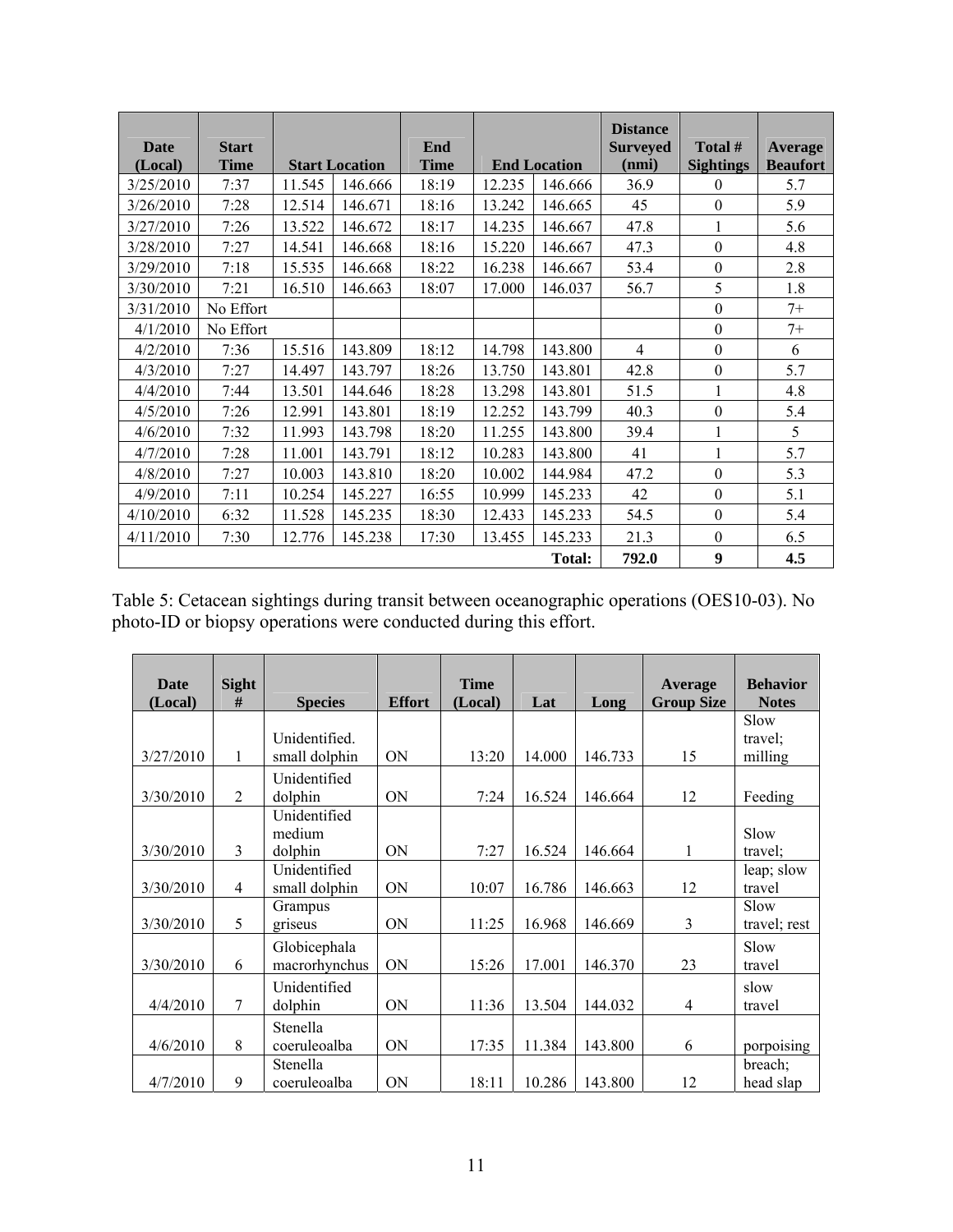

Figure 5: Survey tracklines during OES 10-03, 20 March – 11 April, 2010.



Figure 6: Cetacean sightings during OES 10-03, 20 March – 11 April 2010.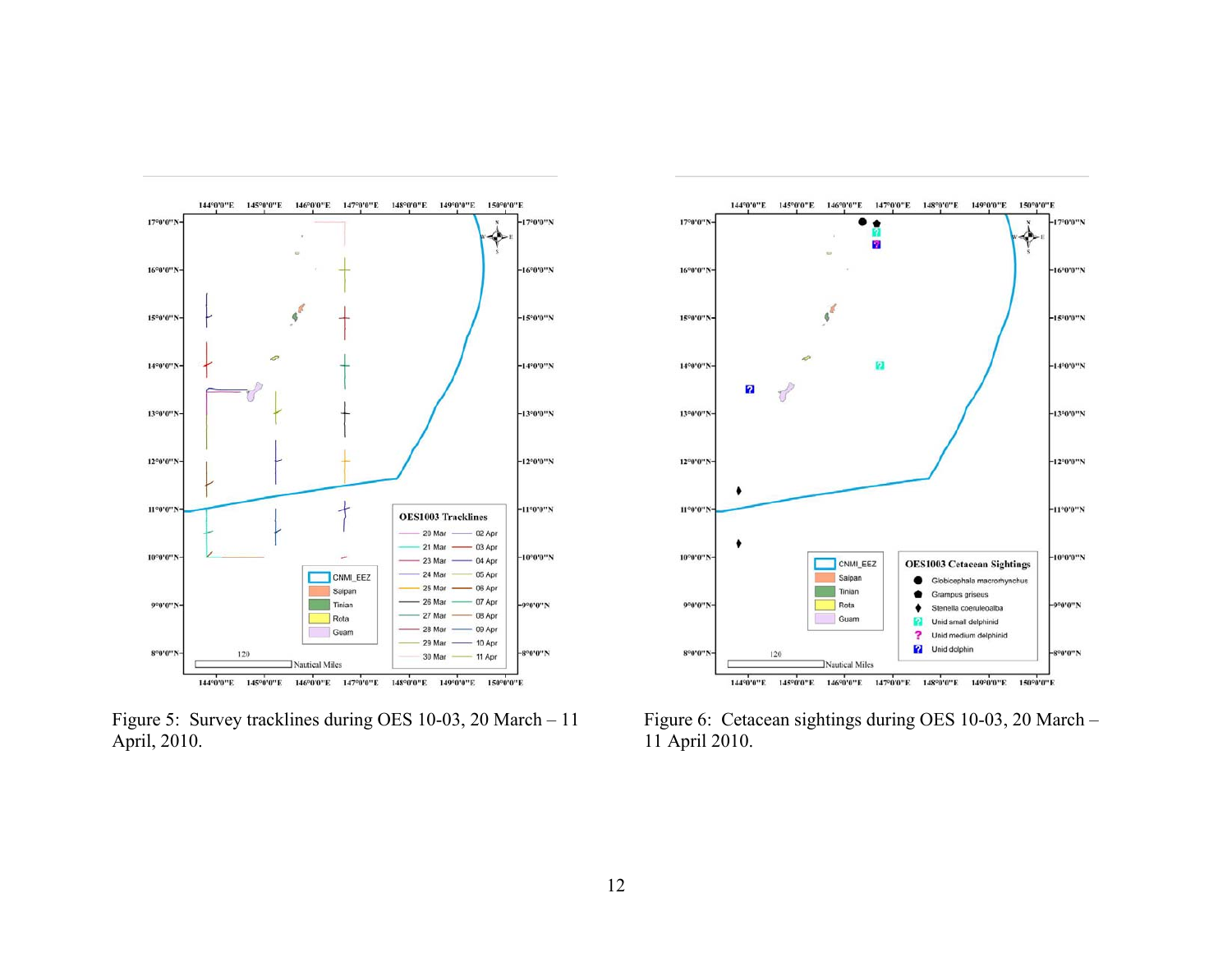### **Task 3: Cetacean visual and acoustic observations during the high-seas survey between Honolulu and Guam, 19 April to 3 May (OES10-04).**

Visual and acoustic observations for cetaceans occurred during an 17 day transit from Guam to Hawaii aboard the NOAA *R/V Oscar Elton* Sette. Detailed information on all projects occurring during this cruise can be found in the survey Cruise Report

(http://www.pifsc.noaa.gov/cruise/Sette/CR1004-MCH.pdf). Visual and acoustic data collection methods are identical to that described in Task 1 and are not repeated here.

## Results

### *Visual Surveys*

The *R/V Sette* surveyed 1285 nmi of trackline over 16 days. On-effort surveys were completed during 14.5 days (Table 5, Figure 7). The visual observer teams encountered 21 cetacean groups (Table 6; Figures 8 and 9) and obtained group size estimates for all groups. One of the sightings was made by an independent observer. Sixteen of the 21 cetacean groups were identified to species. Time and weather limitations prevented the ship's approach of more of the sighted cetacean groups.



Figure 7: Survey tracklines during OES 10-04 transit from Guam to Oahu, 20 April – 3 May 2010.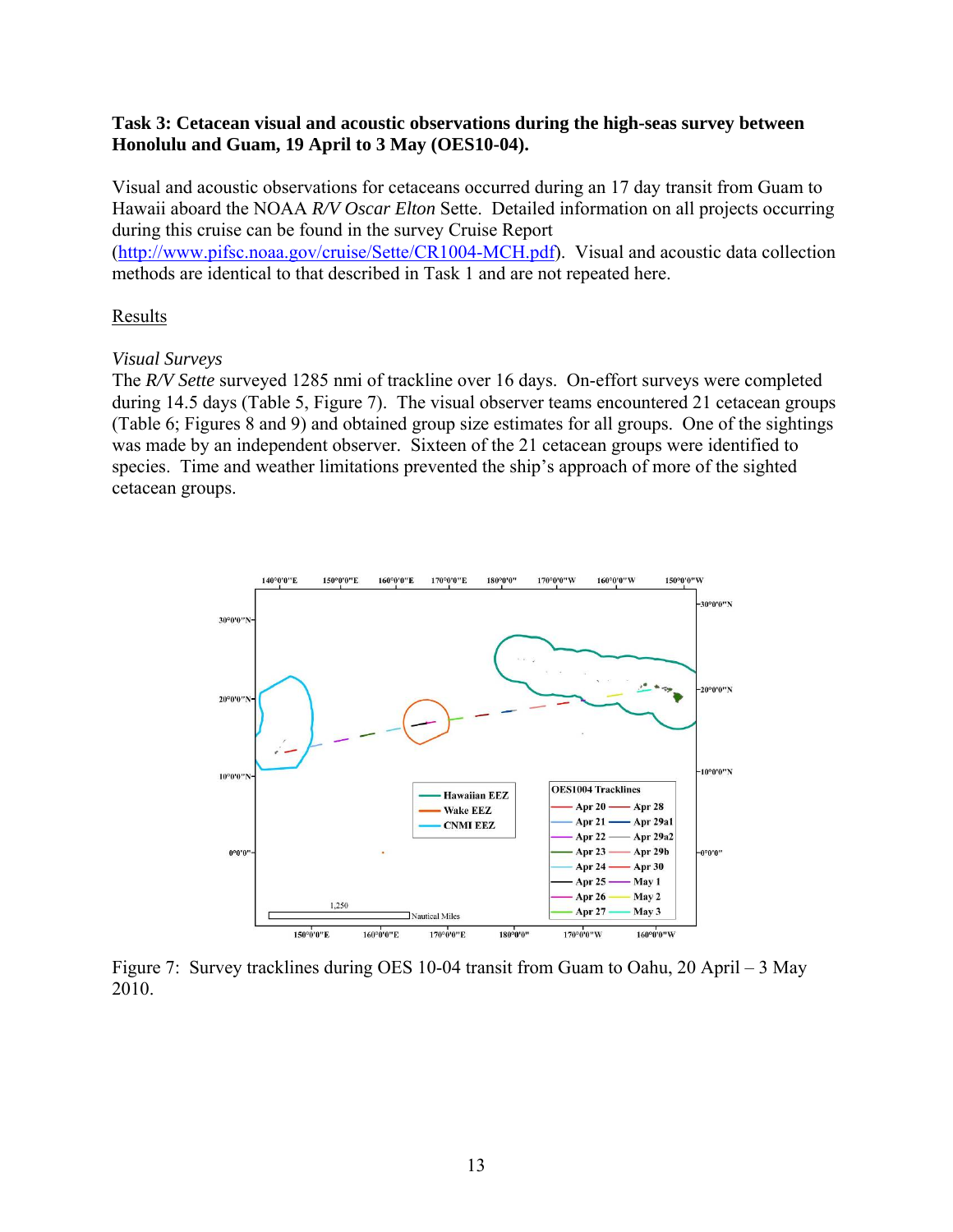| Date<br>(Local) | <b>Start</b><br><b>Time</b> |        | <b>Start Location</b> | End<br><b>Time</b> |        | <b>End Location</b> | <b>Distance</b><br><b>Surveyed</b> | Total #<br><b>Sightings</b> | <b>Average</b><br><b>Beaufort</b> |
|-----------------|-----------------------------|--------|-----------------------|--------------------|--------|---------------------|------------------------------------|-----------------------------|-----------------------------------|
| 4/20/2010       | 6:27                        | 13.592 | 146.014               | 18:15              | 14.078 | 147.504             | 73.8                               | $\theta$                    | 5.9                               |
| 4/21/2010       | 6:02                        | 14.656 | 149.328               | 18:00              | 15.179 | 151.029             | 85                                 | $\theta$                    | 5.9                               |
| 4/22/2010       | 5:36                        | 15.726 | 152.859               | 17:44              | 16.291 | 154.818             | 115                                | $\theta$                    | 5.4                               |
| 4/23/2010       | 6:19                        | 16.807 | 156.674               | 17:30              | 17.347 | 158.690             | 120.1                              | $\theta$                    | 5.6                               |
| 4/24/2010       | 6:07                        | 17.817 | 160.542               | 18:17              | 18.323 | 162.592             | 107.9                              |                             | 4.9                               |
| 4/25/2010       | 5:42                        | 18.732 | 164.347               | 18:09              | 19.164 | 166.527             | 126.4                              | $\theta$                    | 5.4                               |
| 4/26/2010       | 7:48                        | 19.250 | 166.693               | 17:51              | 19.420 | 167.984             | 74.4                               |                             | 4.3                               |
| 4/27/2010       | 6:27                        | 19.728 | 170.080               | 18:30              | 20.027 | 172.300             | 125                                |                             | 3.8                               |
| 4/28/2010       | 6:06                        | 20.282 | 174.380               | 18:30              | 20.504 | 176.394             | 108.2                              | $\theta$                    | 4.2                               |
| 4/29/2010a      | 5:39                        | 20.711 | 178.511               | 18:20              | 20.905 | $-179.204$          | 110.9                              | 5                           | 2.4                               |
| 4/29/2010b      | 5:29                        | 21.060 | $-177.048$            | 17:53              | 21.195 | $-174.732$          | 119.8                              | 4                           | 2.5                               |
| 4/30/2010       | 6:20                        | 21.292 | $-172.765$            | 18:30              | 21.345 | $-171.107$          | 78                                 | $\overline{2}$              | 2.5                               |
| 5/1/2010        | 5:59                        | 21.393 | $-169.129$            | 9:11               | 21.403 | $-168.595$          | 29.9                               | $\theta$                    | 4.5                               |
| 5/2/2010        | 5:37                        | 21.421 | $-165.184$            | 18:00              | 21.396 | $-163.019$          | 120.7                              | $\theta$                    | 5                                 |
| 5/3/2010        | 6:25                        | 21.342 | $-160.754$            | 18:30              | 21.274 | $-158.902$          | 73.7                               | 6                           | 3.2                               |
|                 |                             |        |                       |                    |        | <b>Total:</b>       | 1468.8                             | 20                          | 4,4                               |

Table 6: On-Effort survey data during OES 10-04, transit from Guam to Oahu. April 29 (local time) was repeated after crossing the international dateline.

## *Biopsy and Photo Data Collection*

The *Sette*'s small boat was launched on one occasion for biopsy sampling and photography of a group of pilot whales. Time and weather limitations prevented more small boat launch events. Two biopsy sampling attempts were made during this launch, but no samples were collected. Photographs were collected during 10 of the 21 cetacean group encounters. A total of 1243 photos were collected. Most of the photos were collected from flying bridge or bow of the *Sette*. Over 200 photos were taken from the small boat during the pilot whale encounter. Most of these photos will be used for individual identification.



Figure 8: Cetacean sightings during OES 10-04 transit from Guam to Oahu, 19-27 April 2010.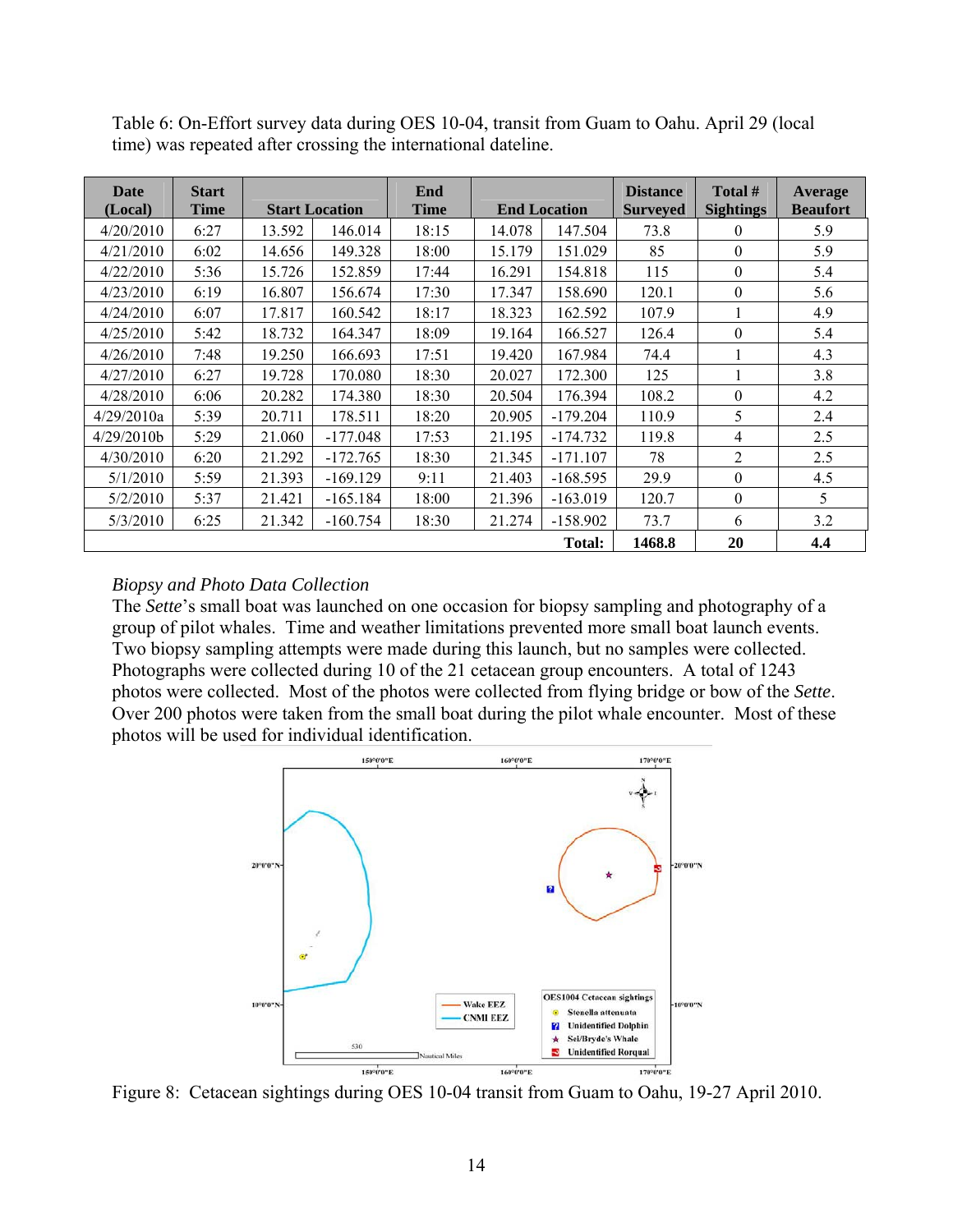

Figure 9: Cetacean sightings during OES 10-04 transit from Guam to Oahu, 28 April – 3 May 2010.

|                                                               |  | Table 7: Cetacean sightings during survey from Guam to Hawaii (OES10-04). April 29 (local |
|---------------------------------------------------------------|--|-------------------------------------------------------------------------------------------|
| time) was repeated after crossing the international dateline. |  |                                                                                           |

|                        |                   |                |               |                        |        |            | <b>Average</b> |                                 |                |                |
|------------------------|-------------------|----------------|---------------|------------------------|--------|------------|----------------|---------------------------------|----------------|----------------|
| <b>Date</b><br>(Local) | <b>Sight</b><br># | <b>Species</b> | <b>Effort</b> | <b>Time</b><br>(Local) | Lat    | Long       | group<br>size  | <b>Behavior</b><br><b>Notes</b> | Biopsy?        | Photos?        |
|                        |                   | Stenella       |               |                        |        |            |                | how                             |                |                |
| 4/19/2010              | $\mathbf{1}$      | attenuata      | <b>OFF</b>    | 15:52                  | 13.430 | 144.587    | 25             | riding                          | No             | N <sub>0</sub> |
|                        |                   | Unidentified   |               |                        |        |            |                |                                 |                |                |
| 4/24/2010              | 2                 | dolphin        | <b>ON</b>     | 17:25                  | 18.289 | 162.449    | 2              | n/a                             | N <sub>0</sub> | N <sub>0</sub> |
|                        |                   | $\mathbf{B}$ . |               |                        |        |            |                |                                 |                |                |
| 4/26/2010              | 3                 | borealis/edeni | <b>ON</b>     | 9:13                   | 19.318 | 166.662    | 1              | blows                           | N <sub>0</sub> | N <sub>0</sub> |
|                        |                   | Unidentified   |               |                        |        |            |                |                                 |                |                |
| 4/27/2010              | $\overline{4}$    | rorqual        | <b>OFF</b>    | 6:55                   | 19.740 | 170.163    | 1              | blows                           | N <sub>0</sub> | N <sub>0</sub> |
|                        |                   |                |               |                        |        |            |                | travel;                         |                |                |
|                        |                   | Pseudorca      |               |                        |        |            |                | mill;                           |                |                |
| 4/28/2010              | 5                 | crassidens     | <b>ON</b>     | 15:50                  | 20.481 | 176.176    | 9              | breach                          | No             | Yes            |
|                        |                   | Unidentified   |               |                        |        |            |                |                                 |                |                |
| 4/29/2010a             | 6                 | dolphin        | ON            | 6:27                   | 20.726 | 178.672    | n/a            | n/a                             | No             | N <sub>0</sub> |
|                        |                   | Peponocephala  |               |                        |        |            |                | fast travel;                    |                |                |
| 4/29/2010a             | 7                 | electra        | <b>ON</b>     | 10:06                  | 20.782 | 179.306    | 51             | avoidance                       | No             | Yes            |
|                        |                   |                |               |                        |        |            |                | logging;                        |                |                |
|                        |                   | Physeter       |               |                        |        |            |                | blowing;                        |                |                |
| 4/29/2010a             | 8                 | macrocephalus  | <b>ON</b>     | 12:05                  | 20.804 | 179.591    | 21             | fluking                         | N <sub>0</sub> | N <sub>0</sub> |
|                        |                   |                |               |                        |        |            |                | blows;                          |                |                |
|                        |                   | Physeter       |               |                        |        |            |                | slow                            |                |                |
| 4/29/2010a             | 9                 | macrocephalus  | ON            | 13:41                  | 20.824 | 179.886    | 14             | travel                          | N <sub>0</sub> | N <sub>0</sub> |
|                        |                   | Physeter       |               |                        |        |            |                | blows;                          |                |                |
| 4/29/2010a             | 10                | macrocephalus  | ON            | 15:45                  | 20.864 | $-179.719$ | 7              | logging                         | No             | N <sub>0</sub> |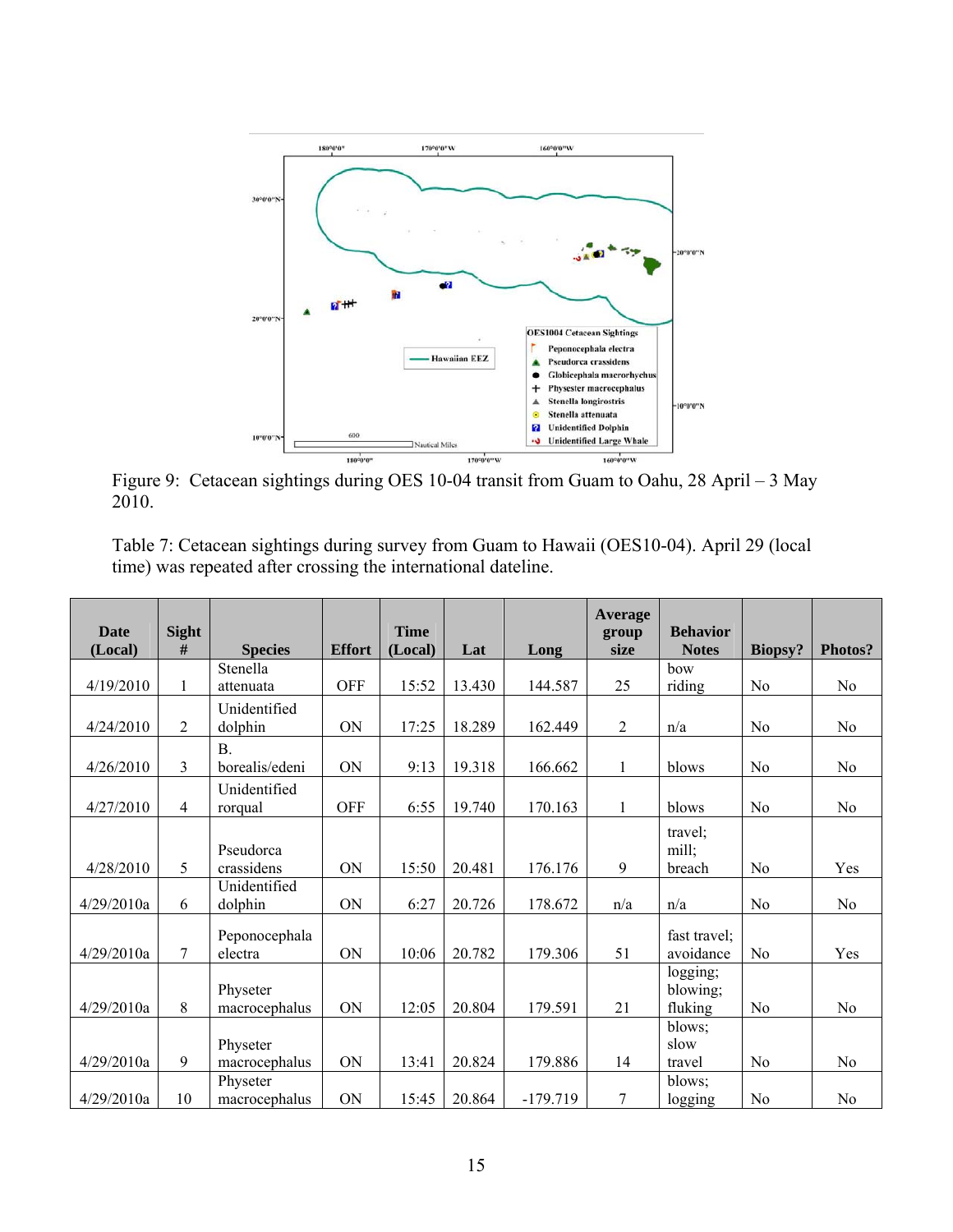| <b>Date</b> | <b>Sight</b><br>$\#$ | <b>Species</b>                | <b>Effort</b> | <b>Time</b> |        |            | <b>Average</b><br>group<br>size | <b>Behavior</b>                                    |                | Photos?        |
|-------------|----------------------|-------------------------------|---------------|-------------|--------|------------|---------------------------------|----------------------------------------------------|----------------|----------------|
| (Local)     |                      |                               |               | (Local)     | Lat    | Long       |                                 | <b>Notes</b>                                       | <b>Biopsy?</b> |                |
| 4/29/2010b  | 11                   | Physeter<br>macrocephalus     | ON            | 11:15       | 21.129 | $-175.941$ | 12                              | blows;<br>logging;<br>fluking                      | No             | Yes            |
| 4/29/2010b  | 12                   | Peponocephala<br>electra      | ON            | 11:37       | 21.132 | $-175.871$ | 72                              | milling;<br>porpoising                             | No             | Yes            |
| 4/29/2010b  | 13                   | Unidentified<br>dolphin       | ON            | 11:41       | 21.132 | $-175.871$ | $\mathfrak{Z}$                  | social;<br>porpoise                                | No             | Yes            |
| 4/29/2010b  | 14                   | Peponocephala<br>electra      | ON            | 12:55       | 21.142 | $-175.706$ | 43                              | travel                                             | No             | Yes            |
|             |                      | Globicephala                  |               |             |        |            |                                 | slow<br>travel;<br>logging;<br>avoidance<br>at 10m |                |                |
| 4/30/2010   | 15                   | macrorhynchus                 | ON            | 11:26       | 21.321 | $-171.848$ | 20                              | distance                                           | Yes            | Yes            |
| 4/30/2010   | 16                   | Unidentified<br>dolphin       | ON            | 16:54       | 21.337 | $-171.381$ | $\,8\,$                         | slow<br>travel;                                    | No             | No             |
| 5/3/2010    | 17                   | Unidentified<br>large whale   | ON            | 6:28        | 21.341 | $-160.744$ | $\sqrt{2}$                      | blows                                              | No             | N <sub>o</sub> |
|             |                      | Stenella                      |               |             |        |            |                                 | milling;<br>feeding;<br>moderate<br>travel;        |                |                |
| 5/3/2010    | 18a                  | attenuate                     | ON            | 10:35       | 21.315 | $-160.009$ | 59                              | avoidance                                          | No             | Yes            |
| 5/3/2010    | 18b                  | Stenella<br>longirostris      | ON            | 10:35       | 21.315 | $-160.009$ | $\mathbf{1}$                    | spinning                                           | No             | No             |
| 5/3/2010    | 19                   | Stenella<br>attenuata         | ON            | 14:30       | 21.295 | $-159.406$ | 54                              | n/a                                                | No             | Yes            |
| 5/3/2010    | 20                   | Globicephala<br>macrorhynchus | ON            | 16:09       | 21.287 | $-159.207$ | 25                              | slow<br>travel;<br>avoidance                       | No             | Yes            |
| 5/3/2010    | 21a                  | Stenella<br>attenuata         | ON            | 18:29       | 21.274 | $-158.906$ | $\sqrt{6}$                      | slow<br>travel                                     | N <sub>o</sub> | No             |
| 5/3/2010    | 21 <sub>b</sub>      | Unidentified<br>dolphin       | ON            | 18:29       | 21.274 | $-158.906$ | 17                              | slow<br>travel                                     | N <sub>0</sub> | N <sub>o</sub> |

# *Acoustic Surveys- Towed Array*

Over 150 hours of clean acoustic data were recorded from the four hydrophones. Sixty-seven acoustic detections were noted (Figure 10), consisting primarily of sperm and minke whales. Other acoustic detections include pilot whales (*Globicephala macrorhynchus)*, melon-headed whales (*Peponocephala electra),* and false killer whales (*Pseudorca crassidens)*. In addition, 6 acoustic detections matched the sightings of the visuals team.

Two channel of acoustic towed-array data was collected during the night-time portion of the transit. The incoming data stream was not monitored. During the night of 25 April, the *Sette* made a circuit around Wake Island, approximately 10 nmi offshore while making acoustic recordings on the towed array.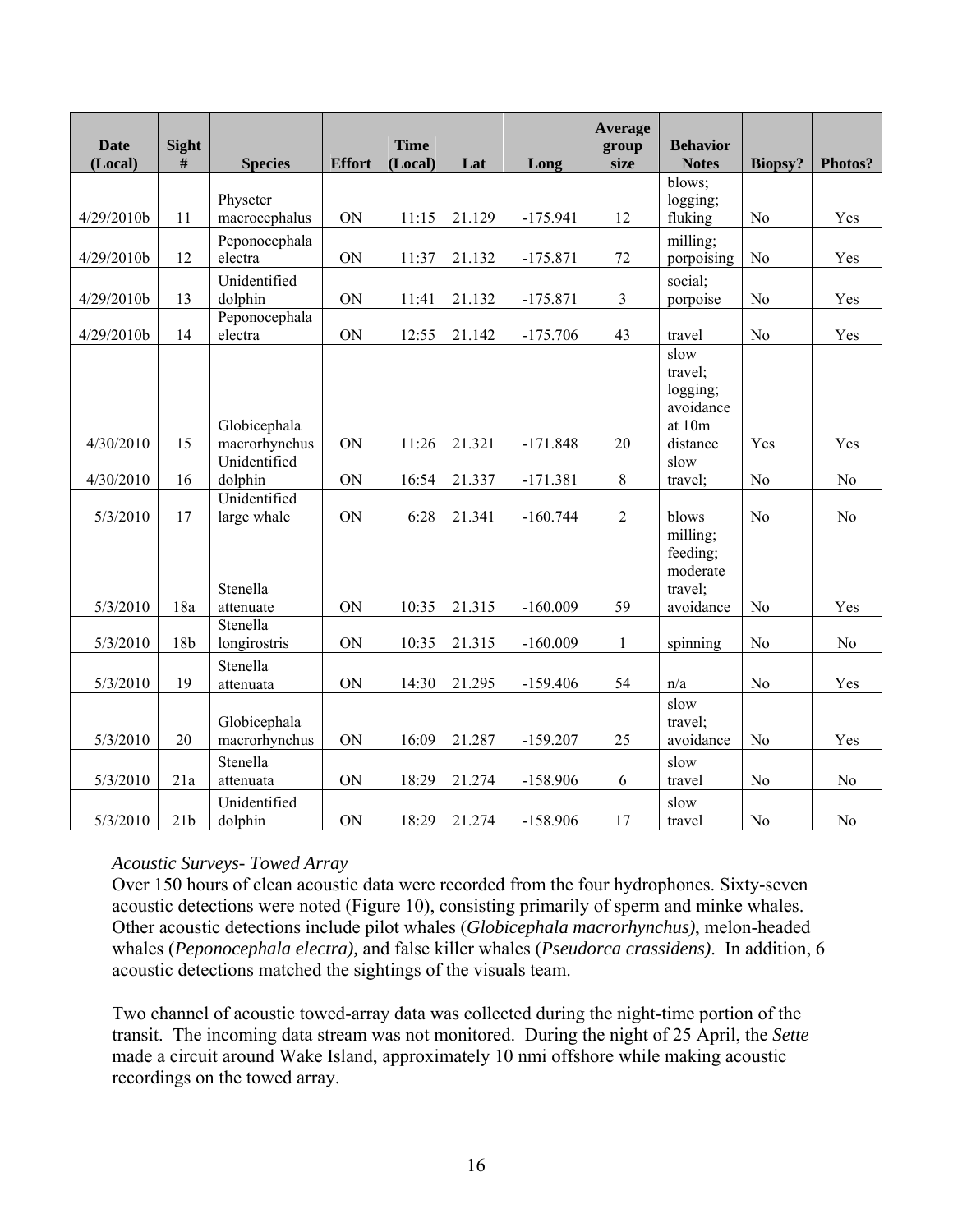

Figure 10: Acoustic towed array effort during OES 10-04, transit from Guam to Oahu

### *Acoustic Surveys- Sonobuoys*

Thirty-seven sonobuoys were deployed over 15 days (Table 7). Cetacean vocalizations detected on the sonobuoys included delphinid whistles and sperm, minke, and sei whales.

|             |                        |                        |        | <b>Sonobuoy Location</b> |                       |              |                              | <b>Species heard</b>         |          |
|-------------|------------------------|------------------------|--------|--------------------------|-----------------------|--------------|------------------------------|------------------------------|----------|
| SB#         | <b>Date</b><br>(Local) | <b>Time</b><br>(Local) | Lat    | Long                     | Water<br>depth<br>(m) | <b>Minke</b> | <b>Sperm</b><br><b>Whale</b> | Call X<br>(probable)<br>Sei) | Other    |
| <b>SB01</b> | $20 - Apr$             | 12:18                  | 13.808 | 146.673                  | n/a                   |              |                              |                              |          |
| <b>SB02</b> | $20 - Apr$             | 15:17                  | 13.930 | 147.049                  | 8047                  | X            |                              | X                            |          |
| <b>SB03</b> | $20-Apr$               | 18:45                  | 14.100 | 147.577                  | 5852                  | $\mathbf X$  |                              |                              |          |
| <b>SB04</b> | $21-Apr$               | 09:11                  | 14.799 | 149.796                  | 7315                  |              |                              |                              |          |
| <b>SB05</b> | $21-Apr$               | 12:15                  | 14.910 | 150.148                  | 7315                  | $\mathbf X$  | $\mathbf X$                  |                              |          |
| <b>SB06</b> | $21-Apr$               | 17:07                  | 15.137 | 150.891                  | 7315                  | $\mathbf X$  |                              |                              | dolphins |
| <b>SB07</b> | $22-Apr$               | 08:56                  | 15.890 | 153.400                  | 5669                  | X            |                              |                              |          |
| <b>SB08</b> | $22$ -Apr              | 13:13                  | 16.088 | 154.100                  | 5940                  |              |                              | $\mathbf{X}$                 |          |
| <b>SB09</b> | $22$ -Apr              | 17:09                  | 16.265 | 154.724                  | 5000                  |              |                              | $\mathbf X$                  |          |
| <b>SB10</b> | $23$ -Apr              | 09:07                  | 16.930 | 157.130                  | 6000                  | $\mathbf X$  |                              |                              |          |
| <b>SB11</b> | $23$ -Apr              | 13:12                  | 17.114 | 157.809                  | 6200                  | X            |                              | X                            |          |
| <b>SB12</b> | $23-Apr$               | 17:21                  | 17.296 | 158.496                  | 6000                  | X            |                              | $\mathbf X$                  |          |
| SB13        | $24-Apr$               | 09:05                  | 17.945 | 161.046                  | 6000                  | $\mathbf X$  |                              |                              |          |
| <b>SB14</b> | 24-Apr                 | 13:23                  | 18.127 | 161.789                  | 6000                  | X            |                              |                              |          |
| <b>SB15</b> | $24$ -Apr              | 17:11                  | 18.279 | 162.406                  | 5000                  | $\mathbf X$  |                              |                              |          |
| SB16        | $25$ -Apr              | 09:02                  | 18.867 | 164.934                  | 4000                  | X            |                              |                              |          |
| <b>SB17</b> | $25-Apr$               | 13:06                  | 19.024 | 165.643                  | 5800                  | $\mathbf X$  |                              |                              |          |

Table 8: Acoustic detections of cetaceans on sonobuoys during OES 10-04. April 29 (local time) was repeated after crossing the international dateline.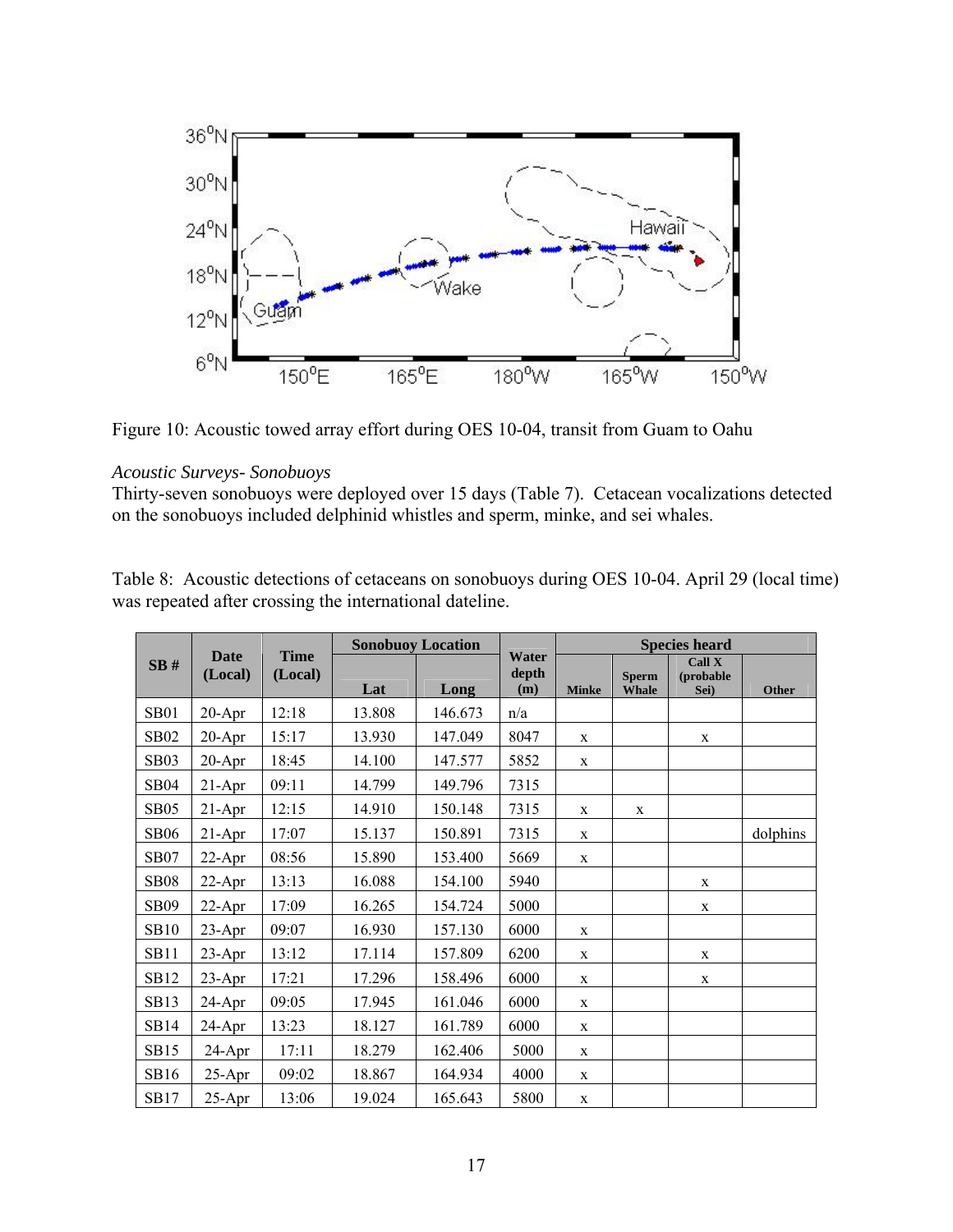|             |                        |                        |        | <b>Sonobuoy Location</b> |                       |              |                              | <b>Species heard</b>                     |              |
|-------------|------------------------|------------------------|--------|--------------------------|-----------------------|--------------|------------------------------|------------------------------------------|--------------|
| SB#         | <b>Date</b><br>(Local) | <b>Time</b><br>(Local) | Lat    | Long                     | Water<br>depth<br>(m) | <b>Minke</b> | <b>Sperm</b><br><b>Whale</b> | $\overline{Call} X$<br>(probable<br>Sei) | <b>Other</b> |
| <b>SB18</b> | $25-Apr$               | 17:16                  | 19.139 | 166.368                  | 5700                  | $\mathbf X$  |                              |                                          |              |
| SB19        | 26-Apr                 | 09:04                  | 19.029 | 166.675                  | 820                   | $\mathbf X$  | $\mathbf X$                  |                                          |              |
| <b>SB20</b> | $26$ -Apr              | 17:05                  | 19.400 | 167.847                  | 5600                  | $\mathbf X$  |                              |                                          |              |
| <b>SB21</b> | $27$ -Apr              | 09:04                  | 19.796 | 170.555                  | 5000                  | $\mathbf X$  | $\mathbf X$                  |                                          |              |
| <b>SB22</b> | $27-Apr$               | 16:57                  | 19.990 | 172.012                  | 1300                  | $\mathbf X$  |                              |                                          |              |
| <b>SB23</b> | 28-Apr                 | 08:59                  | 20.341 | 174.905                  | 4000                  | $\mathbf X$  |                              |                                          |              |
| <b>SB24</b> | $28$ -Apr              | 12:59                  | 20.423 | 175.635                  | 4200                  | $\mathbf X$  |                              | X                                        |              |
| <b>SB25</b> | $28-Apr$               | 17:20                  | 20.485 | 176.231                  | 4000                  | $\mathbf X$  |                              |                                          |              |
| SB26        | 29a-Apr                | 09:00                  | 20.764 | 179.096                  | 3700                  | $\mathbf X$  | $\mathbf X$                  |                                          |              |
| SB27        | 29a-Apr                | 13:10                  | 20.811 | 179.789                  | 2600                  | $\mathbf X$  |                              |                                          |              |
| <b>SB28</b> | 29a-Apr                | 17:04                  | 20.884 | $-179.469$               | 3200                  | $\mathbf X$  | $\mathbf X$                  |                                          |              |
| SB29        | 29b-Apr                | 08:58                  | 21.102 | $-176.376$               | 4000                  | $\mathbf X$  | $\mathbf X$                  |                                          |              |
| <b>SB30</b> | 29b-Apr                | 12:46                  | 21.129 | $-175.867$               | 6000                  |              |                              |                                          |              |
| SB31        | 30-Apr                 | 17:00                  | 21.186 | $-174.907$               | 5980                  | $\mathbf X$  | $\mathbf X$                  |                                          |              |
| <b>SB32</b> | 30-Apr                 | 09:28                  | 21.308 | $-172.214$               | 5500                  | $\mathbf X$  | $\mathbf X$                  |                                          |              |
| <b>SB33</b> | 30-Apr                 | 17:09                  | 21.338 | $-171.349$               | 5450                  |              |                              |                                          |              |
| SB34        | 1-May                  | 09:09                  | 21.402 | $-168.608$               | 5000                  | $\mathbf X$  |                              |                                          |              |
| <b>SB35</b> | 1-May                  | 17:13                  | 21.418 | $-167.271$               | 5200                  | $\mathbf X$  |                              |                                          |              |
| SB36        | 2-May                  | 09:00                  | 21.417 | $-164.643$               | 5230                  | $\mathbf X$  |                              | $\mathbf X$                              |              |
| <b>SB37</b> | 2-May                  | 17:13                  | 21.399 | $-163.167$               | 5200                  | $\mathbf X$  |                              |                                          | dolphins     |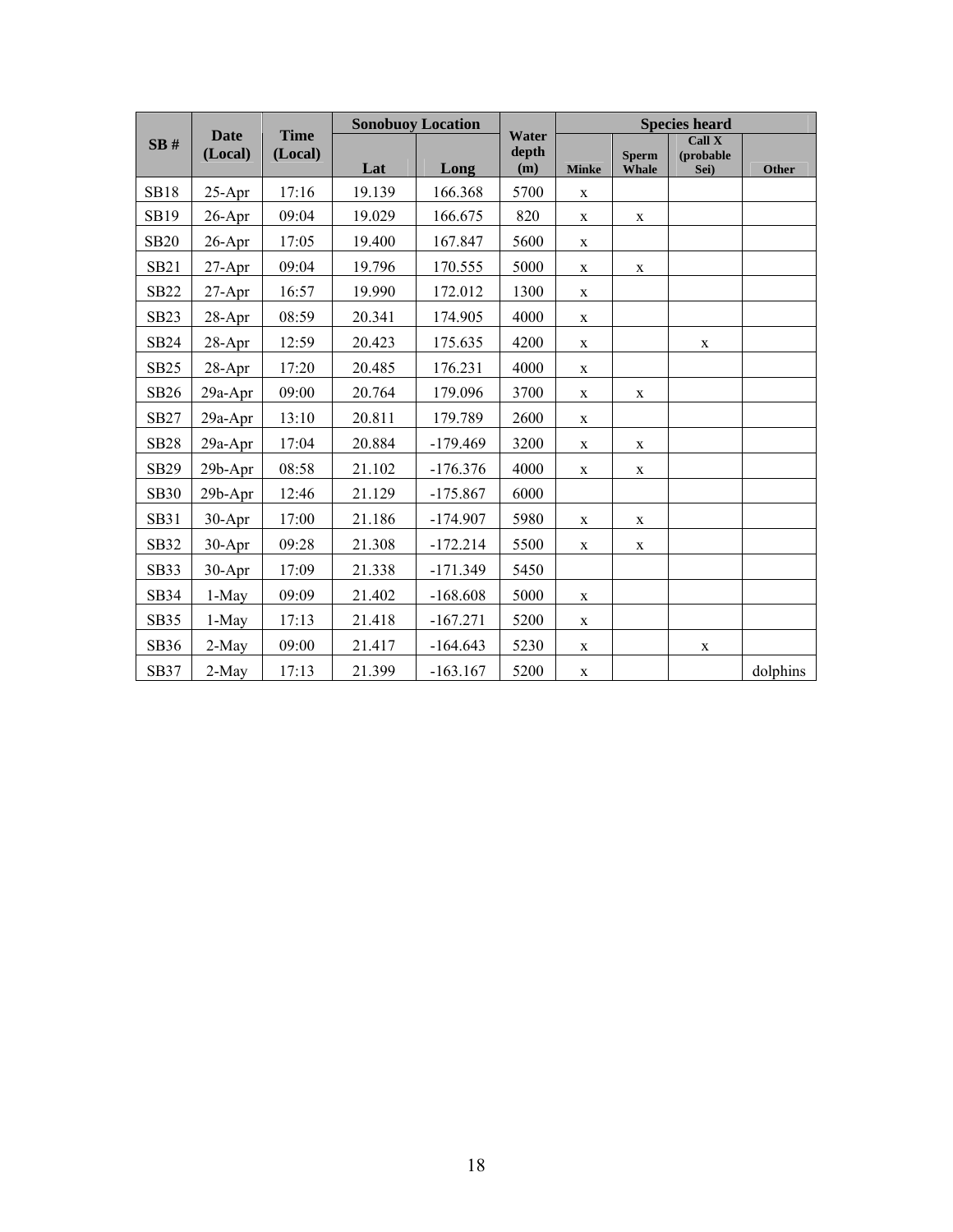## **Task 4: Small boat surveys in the waters surrounding Guam, Saipan, and Tinian, 9 February to 3 March.**

Small boat surveys were conducted near Guam, Tinian, and Siapan over 21 days to assess the occurrence of nearshore cetaceans in these waters. Small survey vessels were chartered at each island.

# Methods

A team of three observers conducted surveys during daylight hours within the nearshore waters of Guam, Saipan, and Tinian and offshore to the extent that weather allowed. Observers scanned for cetaceans using naked eye, with occasional use of 7X binoculars. When cetaceans were sighted, the survey team conducted behavioral observations, photo-identification and biopsy sampling when possible.

Biopsy sample attempts were made on an opportunistic basis. Samples were collected using a crossbow and carbon-fiber Ceta-Dart bolts. The animals were either approached by the research vessel during normal survey operations or approached the vessel on their own. Necessary permits were present on the vessel and the Science Party complied with all permit requirements.

Photographs of cetaceans were taken on an opportunistic basis. These will be used to study social behavior and movement patterns of identified individuals and to study external features such as morphology or coloration patterns which may vary geographically. The photographed animals were either approached by the research vessel during normal survey operations or approached the vessel on their own. Necessary permits were present on the vessel and the Science Party complied with all permit requirements.

The vessels used during the surveys varied from a 17-foot whaler with a 2-stroke outboard engine to 30-40 foot boats with diesel inboard engines.

# Results

Surveys were conducted in the waters surrounding Guam between February 9 and 18 (Table 8, Figure 11). Tracklines covered at total of 387 nmi. The observer team encountered 11 groups of cetaceans and identified 10 of the groups to species (Table 9, Figure 12). A total of 2769 photos and 8 biopsy samples were collected.

| Date      | <b>Start</b> |        |                       | End         |        |                                                  | <b>Distance</b><br><b>Surveyed</b> | Total #         | Average |
|-----------|--------------|--------|-----------------------|-------------|--------|--------------------------------------------------|------------------------------------|-----------------|---------|
| (Local)   | <b>Time</b>  |        | <b>Start Location</b> | <b>Time</b> |        | <b>End Location</b><br><b>Sightings</b><br>(nmi) |                                    | <b>Beaufort</b> |         |
| 2/9/2010  | 07:24        | 13.374 | 144.643               | 12:43       | 13.368 | 144.644                                          | 37.9                               |                 | 3.8     |
| 2/10/2010 | 07:11        | 13.366 | 144.646               | 13:00       | 13.367 | 144.643                                          | 33.8                               |                 | 3.5     |
| 2/11/2010 | 07:11        | 13.367 | 144.648               | 13:06       | 13.367 | 144.644                                          | 37.3                               | 2               | 3.9     |
| 2/12/2010 | 07:14        | 13.367 | 144.647               | 11:51       | 13.367 | 144.644                                          | 27.8                               |                 | 4.1     |
| 2/13/2010 | 06:39        | 13.367 | 144.648               | 14:06       | 13.368 | 144.643                                          | 46.7                               |                 | 3.4     |

Table 9: Cetacean surveys in the waters around Guam.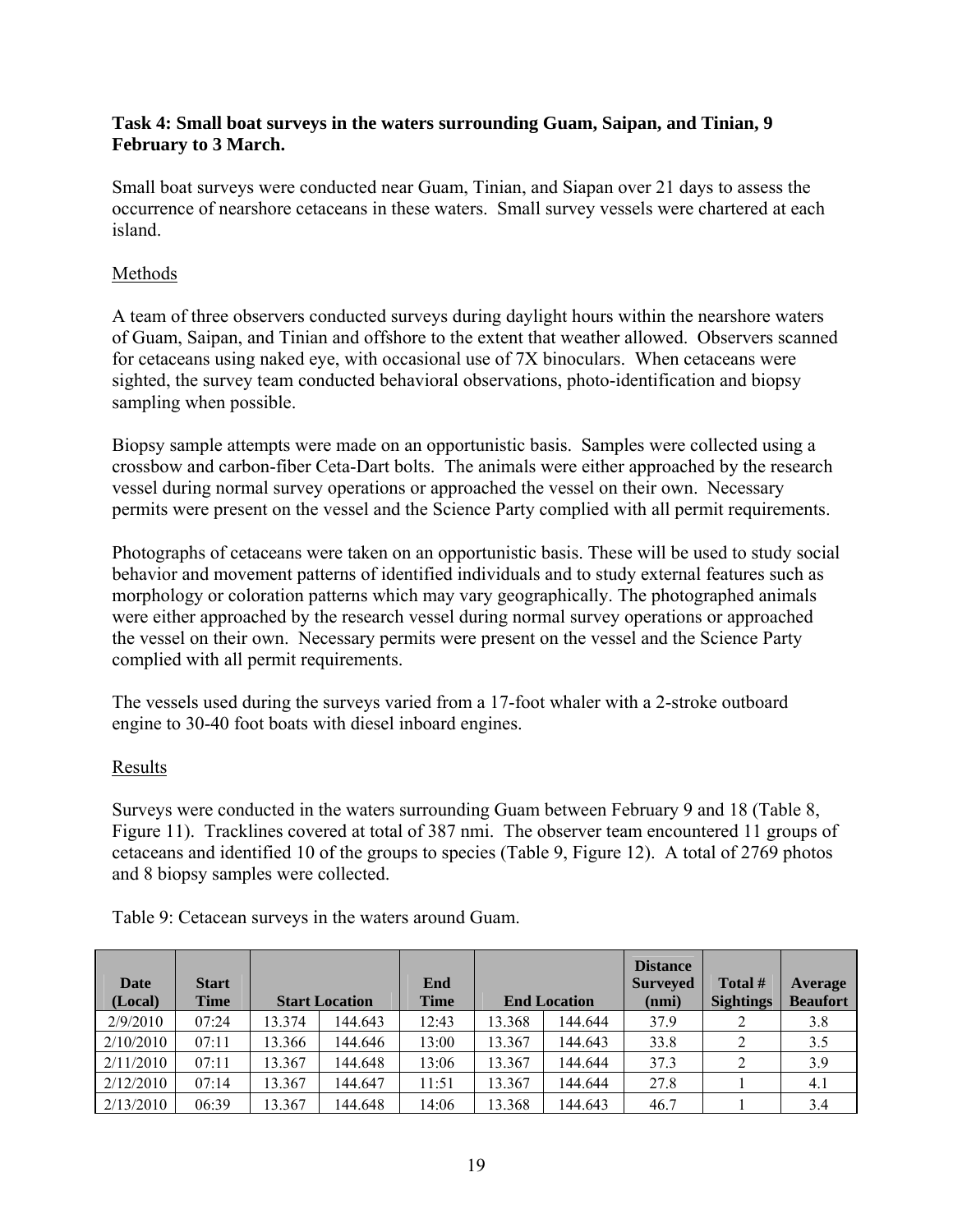| Date<br>(Local) | <b>Start</b><br><b>Time</b> |        | <b>Start Location</b> | End<br><b>Time</b> |        | <b>End Location</b> | <b>Distance</b><br><b>Surveyed</b><br>(nmi) | Total #<br><b>Sightings</b> | Average<br><b>Beaufort</b> |
|-----------------|-----------------------------|--------|-----------------------|--------------------|--------|---------------------|---------------------------------------------|-----------------------------|----------------------------|
| 2/14/2010       | 06:38                       | 13.366 | 144.647               | 12:46              | 13.368 | 144.642             | 40.5                                        |                             | 3.8                        |
| 2/15/2010       | 06:32                       | 13.482 | 144.752               | 12:26              | 13.485 | 144.752             | 40.9                                        |                             | 4.4                        |
| 2/16/2010       | 05:53                       | 13.478 | 144.751               | 11:54              | 13.487 | 144.753             | 41.7                                        | $\theta$                    | 5.1                        |
| 2/17/2010       | 07:08                       | 13.484 | 144.753               | 13:06              | 13.482 | 144.742             | 49.0                                        | $\theta$                    | 5.8                        |
| 2/18/2010       | 06:44                       | 13.366 | 144.647               | 13:54              | 13.369 | 144.641             | 31.6                                        |                             | 4.0                        |
|                 |                             |        |                       |                    |        | <b>Total:</b>       | 387.1                                       | 11                          | 4.2                        |

Table 10: Guam cetacean sightings

| <b>Date</b> | Sight          |                                   |               | <b>Time</b> |        |         | Average<br>group | <b>Behavior</b> |                |        |
|-------------|----------------|-----------------------------------|---------------|-------------|--------|---------|------------------|-----------------|----------------|--------|
| (Local)     | #              | <b>Species</b>                    | <b>Effort</b> | (Local)     | Lat    | Long    | size             | <b>Notes</b>    | <b>Biopsy?</b> | Photo? |
| 2/9/2010    | 1              | Stenella<br>longirostris          | <b>ON</b>     | 7:44        | 13.408 | 144.658 | 40               | rest            | N <sub>0</sub> | Yes    |
| 2/9/2010    | 2              | Stenella<br>longirostris          | ON            | 11:42       | 13.407 | 144.658 | 40               | rest            | N <sub>0</sub> | Yes    |
| 2/10/2010   | $\mathbf{1}$   | Stenella<br>longirostris          | ON            | 7:28        | 13.397 | 144.658 | 35               | rest            | N <sub>0</sub> | Yes    |
| 2/10/2010   | 2              | Stenella<br>longirostris          | ON            | 11:43       | 13.335 | 144.643 | 22               | rest            | N <sub>0</sub> | Yes    |
| 2/11/2010   | 1              | Stenella<br>longirostris          | ON            | 7:30        | 13.405 | 144.657 | 75               | rest            | N <sub>0</sub> | Yes    |
| 2/11/2010   | $\overline{2}$ | Unidentified<br>medium<br>dolphin | ON            | 10:24       | 13.375 | 144.624 | 1                | slow<br>travel  | N <sub>0</sub> | Yes    |
| 2/12/2010   | $\mathbf{1}$   | Stenella<br>longirostris          | ON            | 7:41        | 13.396 | 144.658 | 85               | rest            | N <sub>0</sub> | Yes    |
| 2/13/2010   | $\mathbf{1}$   | Stenella<br>longirostris          | ON            | 7:02        | 13.408 | 144.656 | 55               | rest            | Yes            | Yes    |
| 2/14/2010   | $\mathbf{1}$   | Stenella<br>longirostris          | ON            | 7:05        | 13.407 | 144.657 | 60               | rest            | Yes            | Yes    |
| 2/15/2010   | $\mathbf{1}$   | Stenella<br>attenuata             | ON            | 10:15       | 13.529 | 144.612 | 17               | travel          | N <sub>0</sub> | Yes    |
| 2/18/2010   | 1              | Physester<br>macrocephalus        | ON            | 9:13        | 13.426 | 144.627 | 9                | logging         | Yes            | Yes    |

Between February 22 and March 3, 325 nmi of trackline was surveyed in the waters surrounding Saipan and Tinian (Table 10, Figure 13). Seven cetacean groups were encountered and all were identified to species (Table 11, Figure 14). A total of 971 photos and 4 biopsy samples were collected.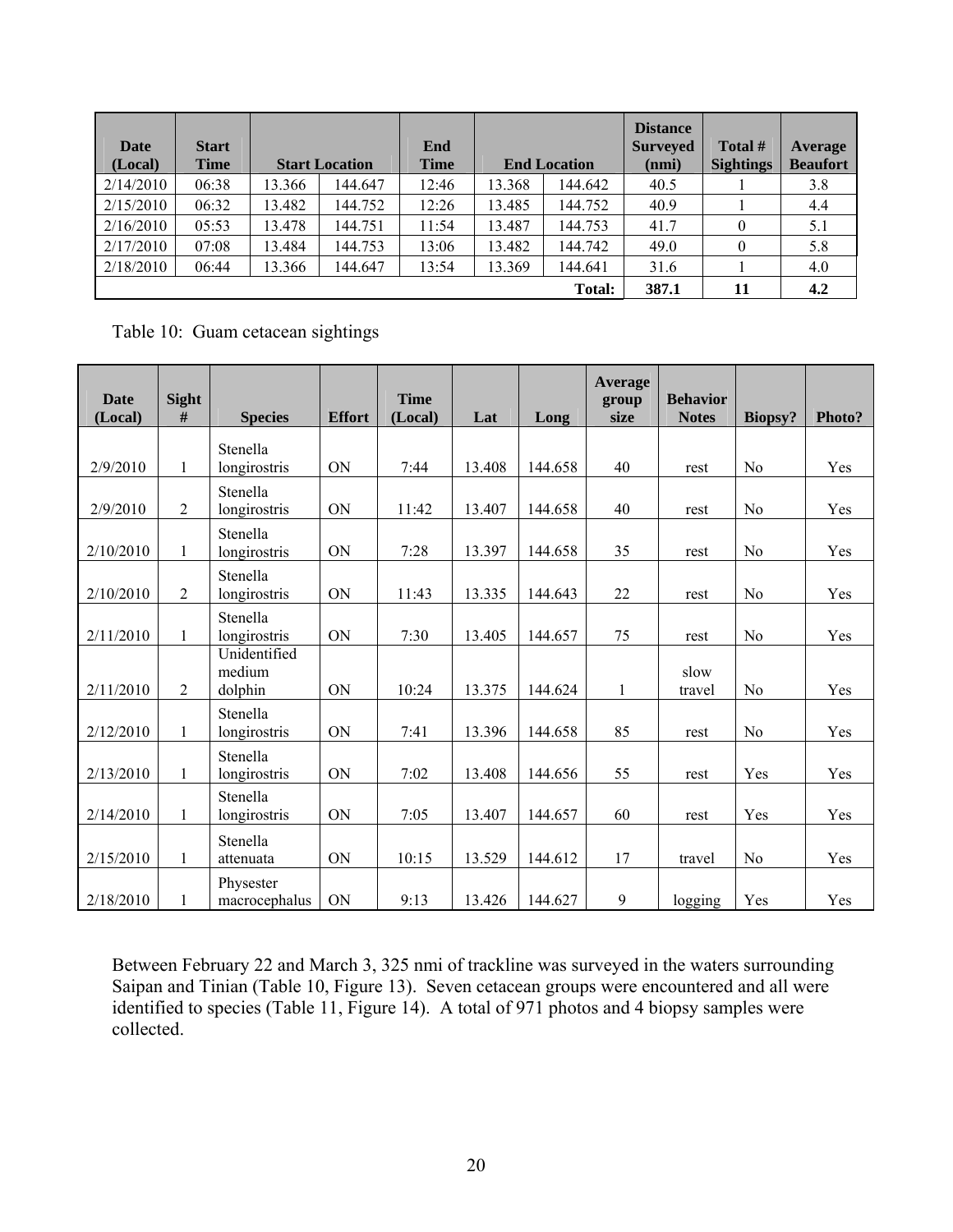| Date (Local) | <b>Start</b><br><b>Time</b> |        | <b>Start Location</b> | End<br><b>Time</b> |        | <b>End Location</b> | <b>Distance</b><br><b>Surveyed</b><br>(nmi) | Total #<br><b>Sightings</b> | <b>Average</b><br><b>Beaufort</b> |
|--------------|-----------------------------|--------|-----------------------|--------------------|--------|---------------------|---------------------------------------------|-----------------------------|-----------------------------------|
| 2/22/2010    | 06:41                       | 13.220 | 144.724               | 13:34              | 15.224 | 145.723             | 52.1                                        |                             | 3.1                               |
| 2/23/2010    | 06:40                       | 15.223 | 145.723               | 13:35              | 15.224 | 145.722             | 48.7                                        |                             | 3.4                               |
| 2/24/2010    | 06:40                       | 15.225 | 145.722               | 13:04              | 15.224 | 145.723             | 55.6                                        | $\theta$                    | 4.4                               |
| 2/25/2010    | 06:43                       | 15.225 | 145.721               | 13:50              | 15.223 | 145.723             | 54.0                                        |                             | 4.0                               |
| 3/2/2010     | 06:34                       | 15.221 | 145.723               | 13:35              | 15.223 | 145.723             | 57.8                                        | $\theta$                    | 5.5                               |
| 3/3/2010     | 06:43                       | 15.222 | 145.723               | 13:45              | 15.224 | 145.723             | 57.8                                        |                             | 4.0                               |
|              |                             |        |                       |                    |        | Total:              | 325.9                                       | п,                          | 4.1                               |

Table 11: Cetacean surveys in the waters surrounding Saipan and Tinian.

Table 12: Cetacean sightings around Saipan and Tinian.

| Date<br>(Local) | <b>Sight</b><br># | <b>Species</b>            | <b>Effort</b> | <b>Time</b><br>(Local) | Lat    | Long    | <b>Average</b><br>group<br>size | <b>Behavior</b><br><b>Notes</b> | <b>Biopsy?</b> | Photos? |
|-----------------|-------------------|---------------------------|---------------|------------------------|--------|---------|---------------------------------|---------------------------------|----------------|---------|
| 2/22/2010       | 1                 | Stenella<br>longirostris  | <b>ON</b>     | 7:04                   | 15.249 | 145.702 | 6                               | slow<br>travel                  | N <sub>0</sub> | Yes     |
| 2/22/2010       | $\overline{2}$    | Stenella<br>longirostris  | <b>ON</b>     | 9:40                   | 15.439 | 145.884 | 36                              | mill                            | Yes            | Yes     |
| 2/23/2010       | $\mathbf{1}$      | Stenella<br>longirostris  | <b>ON</b>     | 8:38                   | 15.265 | 145.835 | 10                              | bow ride                        | Yes            | Yes     |
| 2/23/2010       | $\overline{2}$    | Stenella<br>longirostris  | ON            | 9:51                   | 15.179 | 145.789 | 32                              | mill                            | Yes            | Yes     |
| 2/23/2010       | $\mathfrak{Z}$    | Stenella<br>longirostris  | <b>ON</b>     | 11:33                  | 15.106 | 145.757 | 35                              | mill                            | N <sub>0</sub> | Yes     |
| 2/25/2010       | $\mathbf{1}$      | Physeter<br>macrocephalus | <b>ON</b>     | 8:20                   | 15.346 | 145.559 | 6                               | logging                         | Yes            | Yes     |
| 3/3/2010        |                   | Stenella<br>longirostris  | <b>ON</b>     | 9:02                   | 15.424 | 145.428 | 12                              | mill                            | N <sub>0</sub> | Yes     |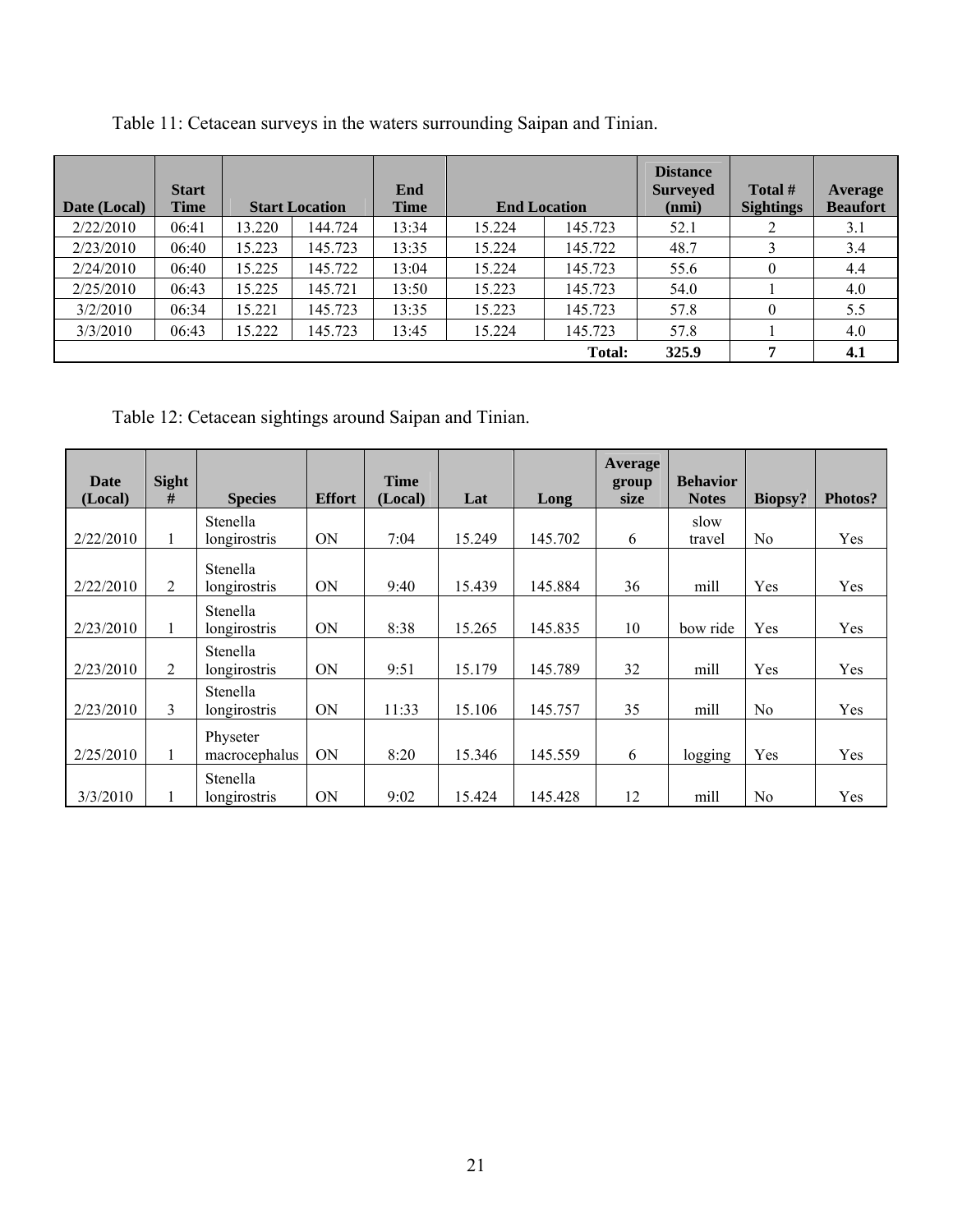

Figure 11: Survey tracklines in the waters surrounding Guam, 9-18 February 2010.

Figure 12: Cetacean sightings off Guam, 09-18 February 2010.